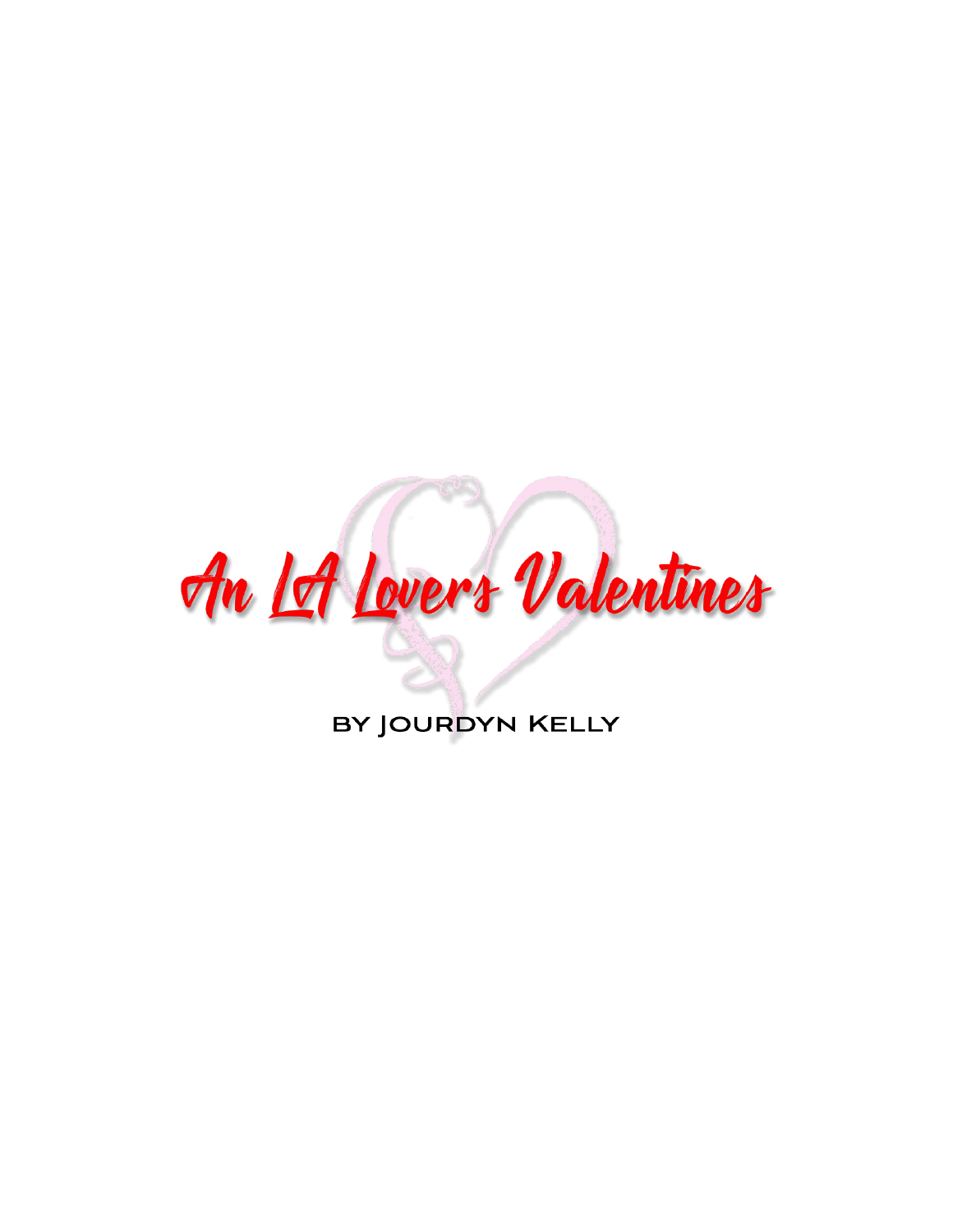# Eve & Lainey

"Are you going to tell me where we're going?"

"No."

Eve smiled. She was wearing a blindfold, so all she could do was trust her wife. Which, of course, she did with her whole heart.

"You know, I would have been happy with a simple dinner at home with kids."

"I know you would have," Lainey said smoothly. "However, the boys were sweet enough to take care of Bella while I did something special for you."

Lainey had been beyond surprised when Eve agreed to wear the blindfold. She knew that control was something Eve cherished. The fact that Eve trusted Lainey enough to give up that control made Lainey's love for her bloom even more.

"You're enjoying this, aren't you?"

Lainey chuckled softly. "Yes. It's not often that I get to surprise you. Thank you for playing along."

"I would do anything for you, Lainey."

Lainey's heart skipped a beat. It did that often with Eve. She never knew marriage could be so beautiful. Lord knew her previous marriage was a disaster. Lainey shook herself out of that line of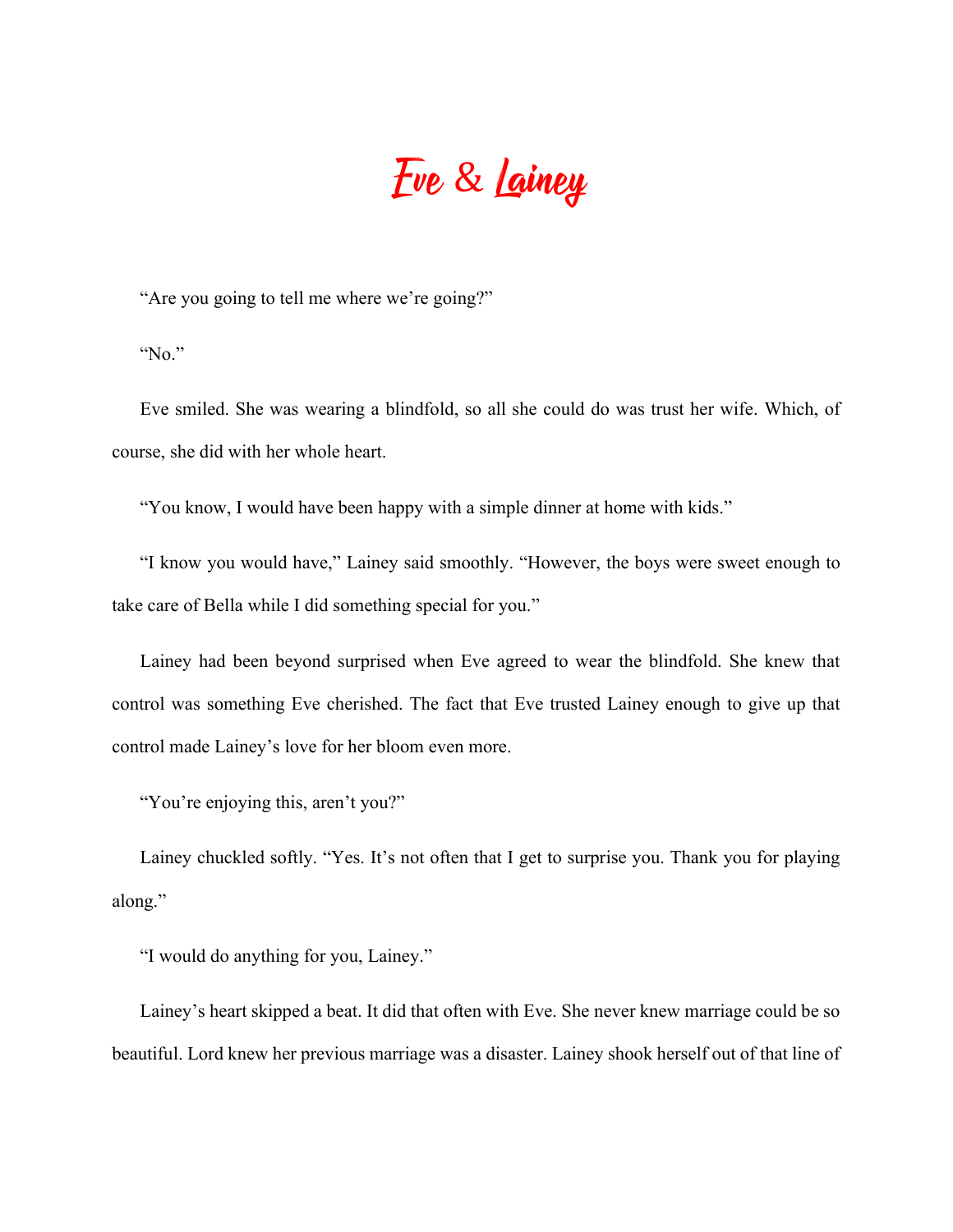thinking. The *last* thing she wanted on her mind was her ex-husband. She focused her brain on being with Eve again.

Lainey had been planning this night for nearly two months, which hadn't been easy with such a perceptive wife. It also wasn't something Lainey was used to doing. Surprises were Eve's specialty. If she wasn't bringing home flowers or delicious pastries, she was painting Lainey small masterpieces. Of course, Eve always called them silly tokens to show her love. It didn't matter what Eve called them, Lainey cherished each and every one of the gestures. That was something she wanted Eve to feel.

"Lainey?"

"Almost there, honey."

"You were so quiet."

"I'm sorry. I was just thinking about everything you do for me. I want this night to be perfect for you."

"I'm with you. It's already perfect."

Lainey reached over and took Eve's hand, squeezing it. "I love you."

Eve smiled, wishing she could see her wife's face. *Wife*. It always felt like a jolt of electricity ran through her when she thought of being married to Lainey. Eve hadn't thought they'd ever make it to this point. The years of longing, of regret, of wasting time were behind them now. The hell if Eve was going to waste one second of their married life not showing Lainey how happy she was.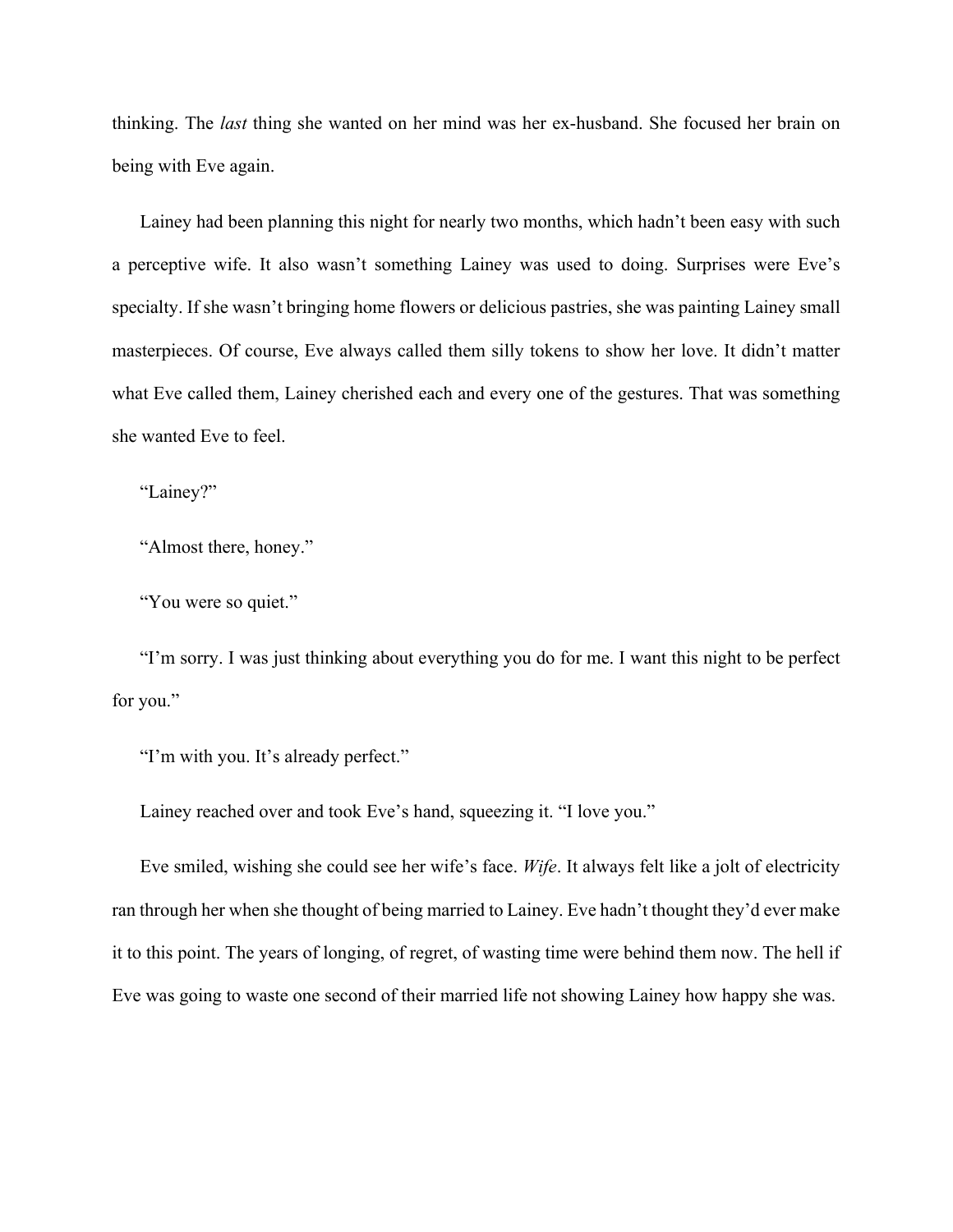"I love you, too." Eve felt the car slow down, and her curiosity was piqued. They hadn't been driving for long, but LA was too new for Eve to have a clue where she had been taken. "Are we here?"

"Yes. Can you leave the blindfold on a little longer?"

"Of course." Eve felt the car stop and took off her seatbelt.

"Wait there. I'll come get you," Lainey said softly. Her pulse was racing now. Lainey was nervous. This was their first Valentine's together, and she wanted things to be perfect for Eve. She knew Eve would have been happy no matter what they did, but Lainey wanted more for the love of her life. She just hoped what she planned would showcase that.

The door opened, and Eve felt the chilled air on her skin. She waited for instructions from Lainey before moving.

"Ready?" Lainey asked.

"Absolutely."

Lainey took Eve's hand, gently pulling her out of the car. "Do you trust me?"

"With my heart," Eve replied without hesitation.

The sentiment was not lost on Lainey. Eve's life had been tumultuous at best. Eve would lay down her life for Lainey. That was natural for her. Handing over her heart, completely, wasn't. But Lainey now held Eve's delicate heart in her hands. She would protect it with everything she had.

"Walk with me," Lainey murmured. "I won't let you fall."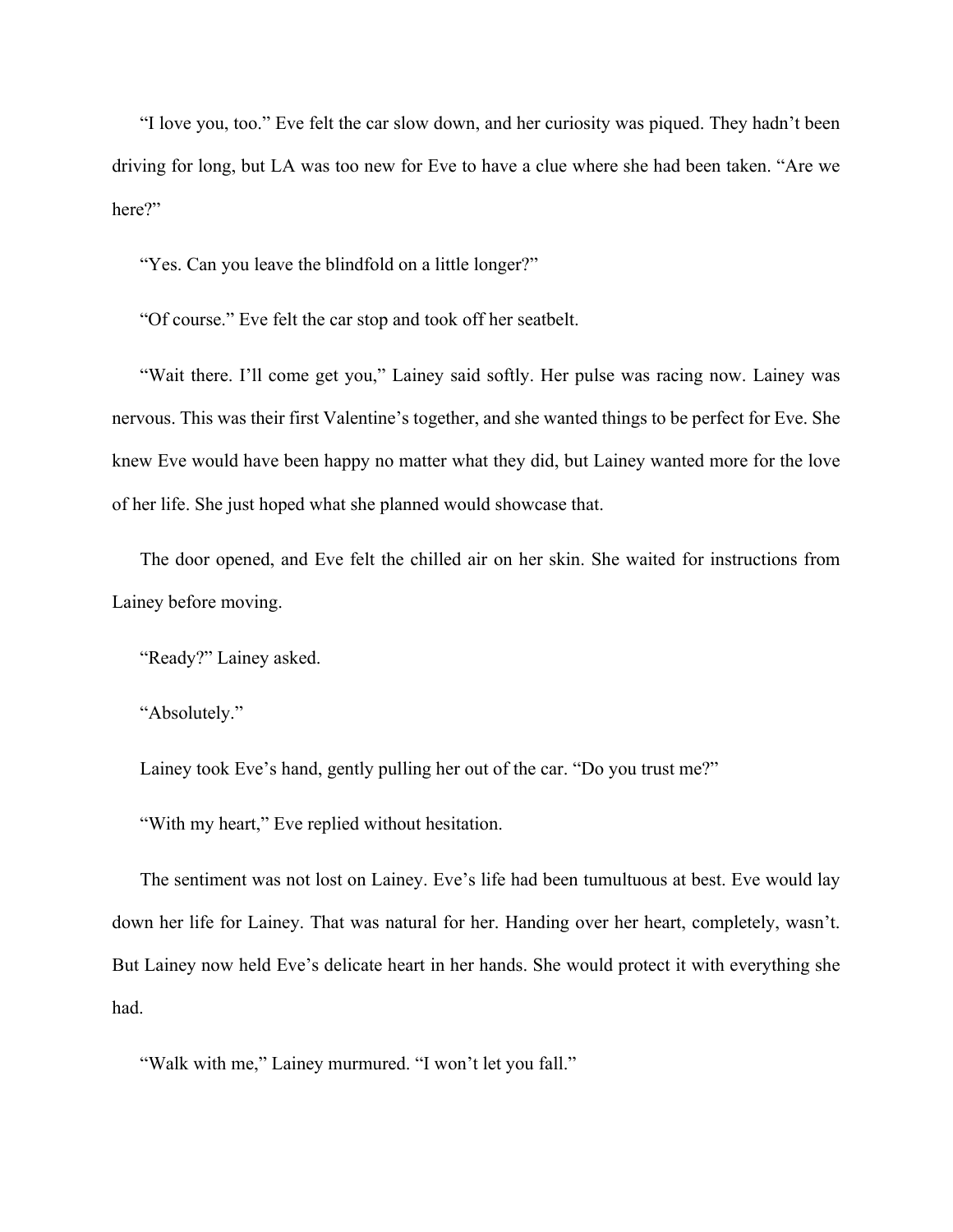Eve squeezed Lainey's hand. "I've already fallen," she said with a sexy grin. Of course, she would have winked if the blindfold wasn't there to ruin the effect.

"Such a charmer," Lainey laughed. "And I'm glad you have. Just a few more steps."

The breeze picked up slightly, and Lainey pulled Eve closer to feel the warmth of her body. Uncertainty clouded her mind for a moment. Was it too cold for this? She scolded her insecurity. *You planned this down to the T. Trust yourself as much as Eve does.* Suddenly, the time for worrying was over. They were here.

"Okay," Lainey said a little breathlessly. "You can take off your blindfold."

"Why don't you do it for me," Eve suggested, her tone seductive.

Lainey let go of Eve's hand and reached up to untie the knot of the blindfold. In this position, the first thing Eve would see would be Lainey.

Eve's eyes took a moment to focus. Her beautiful wife's face came into view, and Eve smiled broadly. "Just what I've always wanted."

Lainey shook her head with a grin. "It's a wonder I resisted you for so long."

"Ha! You didn't resist me!"

"Couldn't," Lainey corrected. "Life hasn't been easy, has it?" she asked softly.

"No, but it brought us here," Eve answered. "I think it was worth the wait." Her eyes had yet to stray from Lainey's.

"It was definitely worth the wait." Lainey stepped back and let Eve take in her surroundings.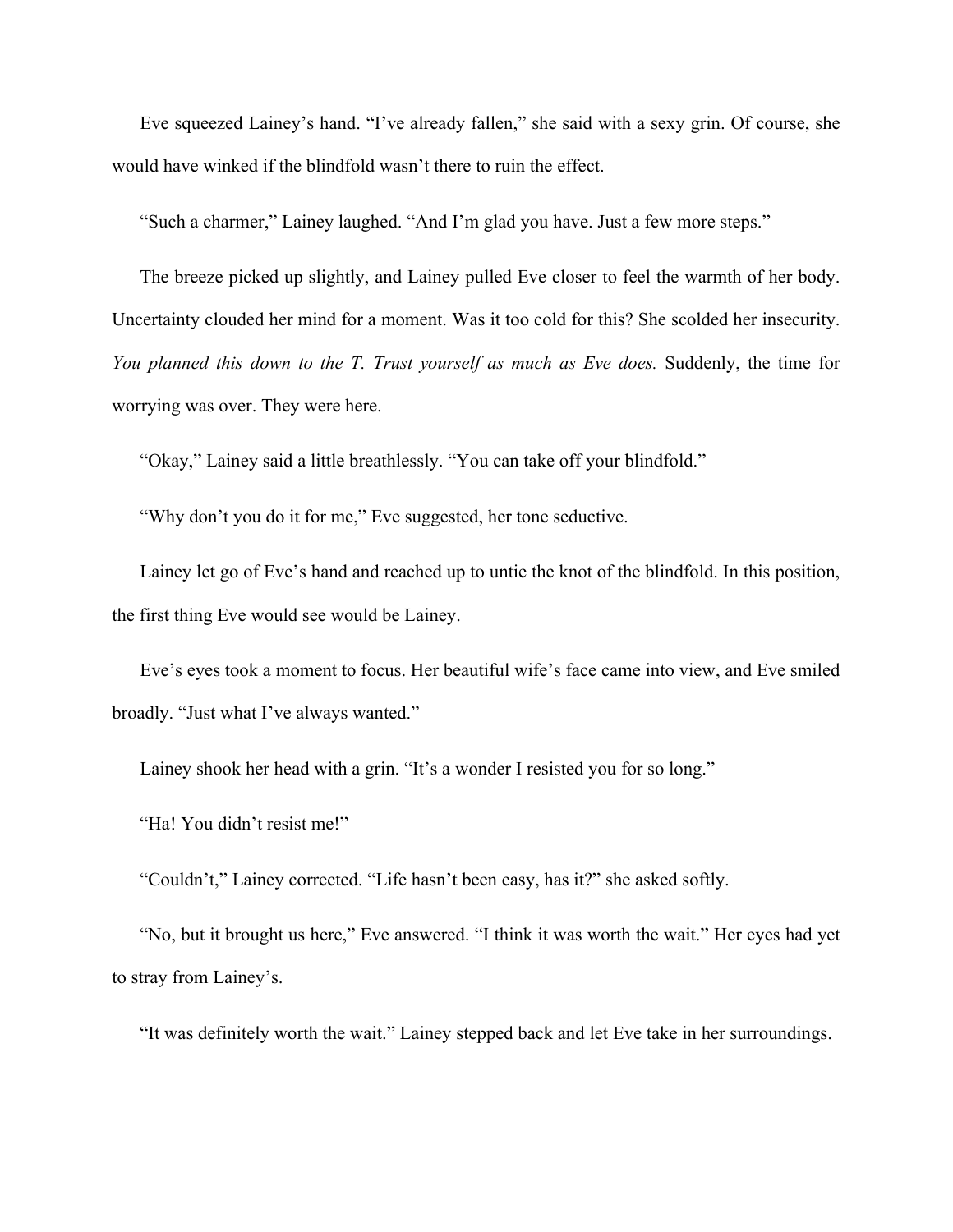Eve zeroed in on the white tent surrounded by strings of light. The tent glowed against the dark background of the sea behind it. "It's beautiful." She then turned her head and laughed. "You drove us home?"

Lainey shrugged. "I needed to get you away from the house so they could set everything up." She retook Eve's hand and led her towards the tent. "Neither of us likes to be far from the kids, but we needed tonight for ourselves. I thought camping out here on the beach was a good compromise."

Eve dipped her head and walked into the tent when Lainey held open the heavy material covering the door. The chill in the air vanished once inside. This was no ordinary tent. She stood at her full height and let the sight fill her senses.

Soft lighting created a romantic ambiance, enhanced by the mounds of pillows that decorated the floor. In the middle of the tent sat a round table, adorned with three fondue pots and various fruits. A bottle of champagne was chilling in an ice bucket next to the table. And in the back of the tent was a bed of more pillows and blankets that looked plush enough the women could lose themselves in them.

"Lainey, this . . ." Eve placed her hand over her heart. It wasn't often she was at a loss for words. Especially when those were words of praise for the woman she loved with all her heart.

Lainey discreetly pushed a button on a remote control, and soft music filled the air as the flames of a faux fireplace danced to life. "If I could do this for you every day, I would. You do so much to show me you love me, Eve. I just wanted to return the favor."

Eve turned to her wife and took her in her arms. "Lainey, you show me every second of every day. This house," she gestured beyond them, towards the house that sat upon the hill above them,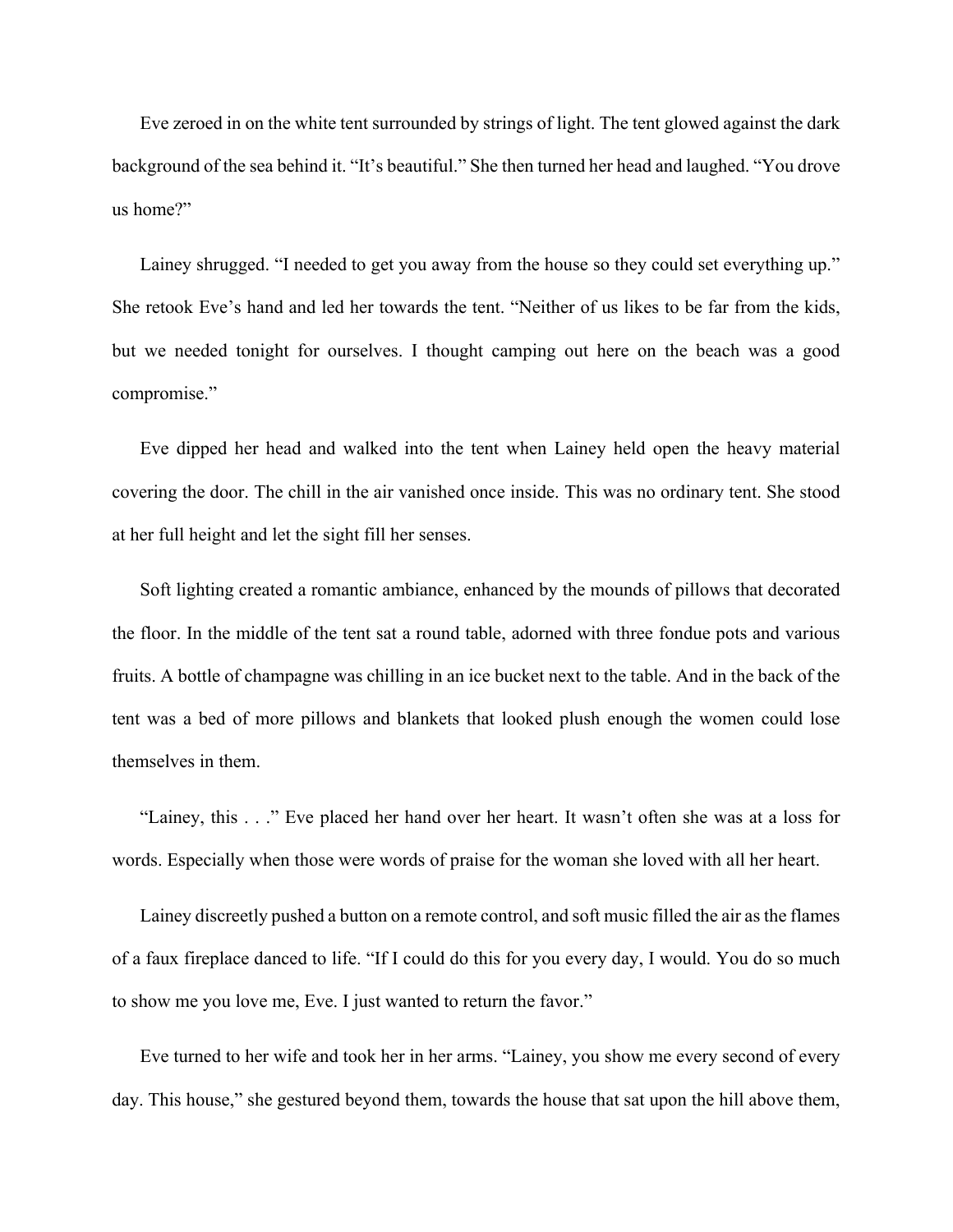"is a home because of you. You make sure we eat together as a family every night. You tuck the children into bed, read Bella stories, shoo away the monsters. Despite the hours you work, you still have the energy to play with the kids, making sure they always feel your love for them. And you *always* make time for me. For us. *That* is what I'm striving to thank you for when I bring you flowers or treats. Or when I paint for you. You've given me everything I've ever wanted. And everything I never knew I needed until I met you."

Tears trailed down Lainey's cheeks. "Every time I think it's impossible to love you any more than I already do, you say or do something to prove me wrong." She pulled Eve with her, settling down on a cloud of pillows in front of the fire. "Life before you didn't feel like this. It was stifling. Getting up every morning seemed like a chore instead of a gift. Somedays, I thought the only reason I *did* get up was for my sons. But I don't know how long I would have survived living *just* for them. With you, I hardly want to sleep for fear I'll miss one single moment with you. You've revived my spirit. My soul. My heart. I can do all the things you said with joy now because of you, Eve."

Eve couldn't resist any longer. She leaned in and kissed Lainey with all the emotion she was feeling inside. Would they always feel this way? As though every kiss, every touch was the first? Yes, she felt the comfort and familiarity with Lainey that took some people years to find. But, that spark, the butterflies in the belly, the rapid increase of the pulse was never far away. One look from Lainey and Eve melted.

"Happy Valentine's, my love."

Eve smiled against Lainey's lips. "Happy Valentine's."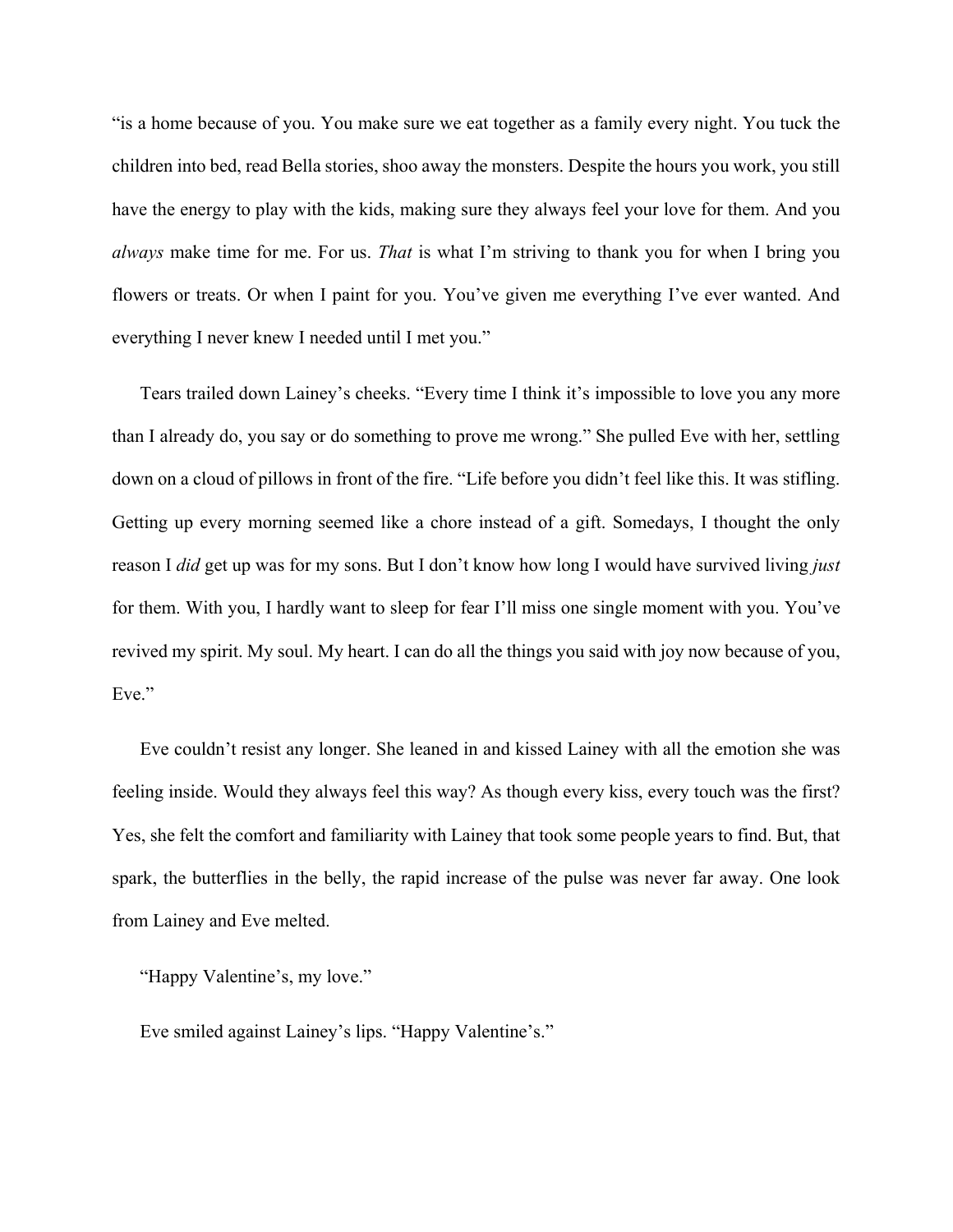## Hunter & Ellie

"Thank you." Ellie smiled at the delivery boy and tipped him five dollars. She was going to have to make a trip to the ATM if this kept up. So far, she had received three dozen orchids (each dozen delivered separately), five boxes of chocolates (again, separately), and a package that said, "Don't open without me, Love Hunter."

She set the latest dozen orchids — blue ones this time — next to the pink and purple ones on the coffee table. Ellie took a moment to sniff in the aroma of the beautiful flowers before bringing her phone out and dialing her wife's number.

"Hey, baby!" Hunter answered after the first ring. "I'm just wrapping things up here at the clinic, and then I'm on my way home!"

"Does that mean no more deliveries?" Ellie asked with a chuckle.

"I dunno. What'd ya get?"

She could practically hear the grin blossoming on Hunter's beautiful face. "Oh, not much. Just a couple of flowers and stuff," Ellie said nonchalantly.

Hunter laughed. "That sounds about right. I think there's one more thing."

"I hope that one more thing is you."

"Okay, one more thing *and* me."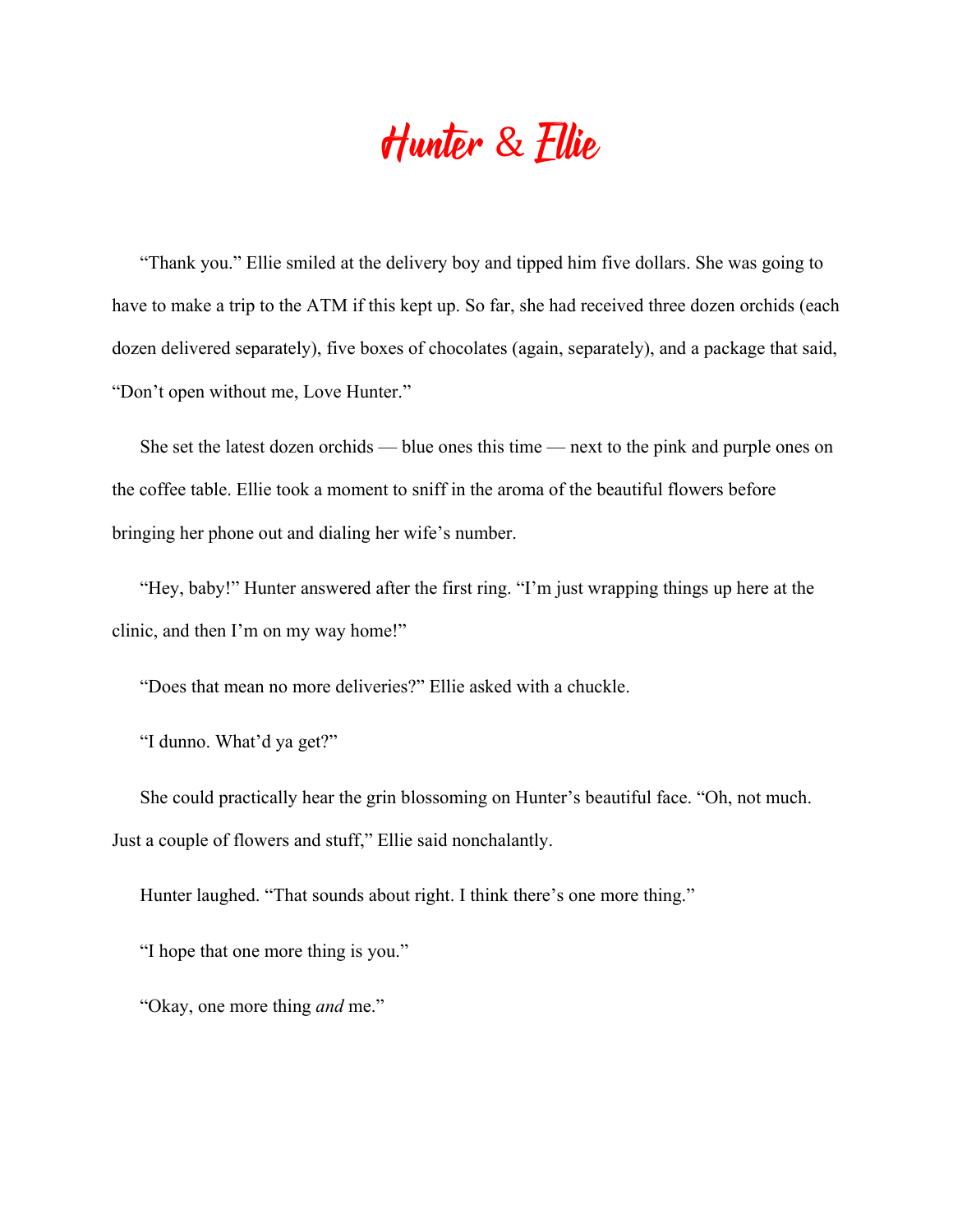"Honey, you didn't have to do all this. I thought we were staying in and relaxing tonight." Of course, Ellie didn't count the four-course meal she was fixing for her wife. All of Hunter's favorites were being served. *Including me,* Ellie thought with a mischievous smile.

"We are. But that doesn't mean I can't spoil my wife a little. I'm sure you're up to your elbows in whatever incredible food you're cooking."

"Oh. I — I thought we would just wing it tonight. Relaxing means no cooking, Hunter. We have enough leftovers to munch on. Maybe we could put on a movie or something."

"Yeah, okay. Sure. Um, let me just finish up here."

Ellie nearly lost her resolve to tease her wife when she heard the disappointment in Hunter's voice. "Be careful, honey. I love you."

"I love you, too."

Hunter stared at the phone for a second before tucking it back in her pocket. It was Valentine's Day. Why wasn't Ellie as excited as Hunter was? Hunter thought for sure there would be a romantic dinner. Maybe some candlelight and music. She could ask Ellie to dance with her before taking her to the bedroom and spending the rest of the night "relaxing." At least that had been Hunter's idea when Ellie suggested staying home instead of fighting the crowd of last-minute romancers. Damn. Was the spark dying for Ellie?

"Nah," Hunter said aloud. "Can't be." They still had a healthy sex life. So, why the disinterest tonight? *The spark is not going out,* Hunter placated herself. *And if it is, you'll light it up again.*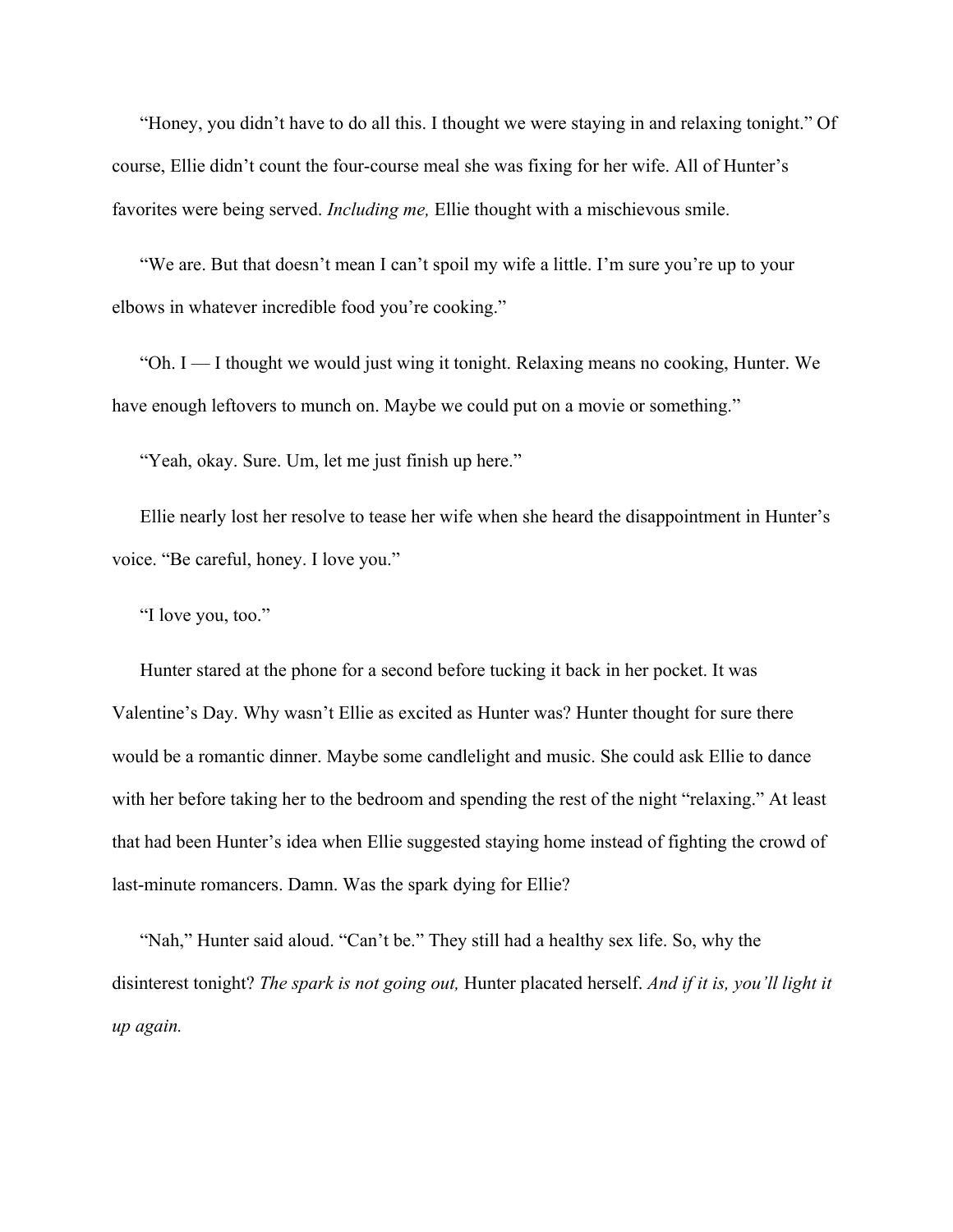Ellie was second-guessing herself. She had been trying to throw Hunter off by feigning disinterest in celebrating tonight as if it wasn't different than any other night. She was never good at games, though. And she hated hearing Hunter so defeated.

"Damn it. I didn't even thank her for the gifts. It must've sounded like I was complaining." Ellie shook her head and sniffed the air. The pie was just about done. Dinner was ready, only needing to be plated. Once Hunter was home, Ellie could begin her night of seduction.

She was going to blame her nervousness for her lack of expressing her appreciation to Hunter earlier. Seduction wasn't Ellie's strong suit. Though she and Hunter had absolutely *no* problems with intimacy, Ellie was still learning how to come out of her shell, so to speak. She was learning more about Hunter's desires — and her own — every day. Today, Ellie wanted to show Hunter a different side of her. She just hoped she hadn't already ruined the mood.

#### \*\*\*

Hunter struggled to push open the door with her free hand. The other was dragging a fivefoot teddy bear behind her. God, she hoped this thing wasn't going to be her bedmate for the night. " $\Gamma'$ m —"

The aroma of food seemed like it grabbed ahold of Hunter's nostrils and pulled her towards the kitchen. She knew those smells. Beef Wellington, asparagus, and roasted potatoes. Hunter's mouth was watering even before she caught the scent of the apple pie. All her favorites. Ellie had tricked her. Hunter smiled, still dragging the giant teddy bear behind her. She opened her mouth to playfully chastise her wife when her jaw nearly hit the floor.

There stood Ellie in a red bustier with red stockings held up by red garters. Her hair was pulled up into a sexy bun, giving Hunter an unobscured view of Ellie's incredible cleavage. She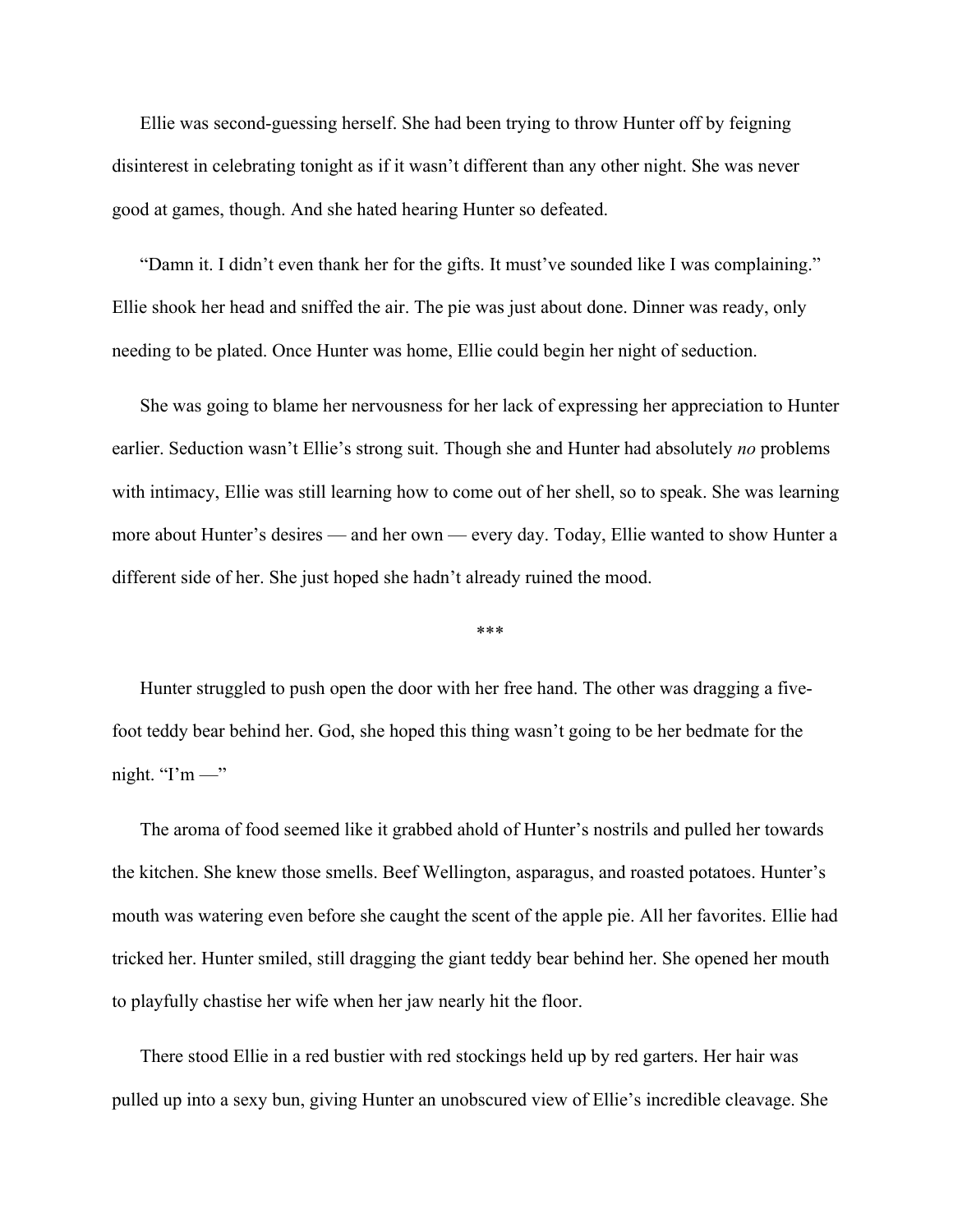held a rose in one hand and a piece of the pie in the other. This was a side of Ellie Hunter had never seen before. There was a learning curve with both of them when it came to sex. Ellie had been inexperienced, and Hunter had to unlearn everything she had been taught. Learning with each other was exciting and passionate. Hunter knew they were still on that path of discovery. And right now, she was discovering how erotic the sight of her wife in sexy lingerie was.

Ellie stood there and allowed Hunter's eyes to roam. The nerves had disappeared as soon as she saw Hunter's reaction. There was no hiding the surprise — or the desire that was evident on Hunter's face. There was also no hiding the colossal companion Hunter had brought home.

"Is that for me?" she asked, surprised by her own voice. *When did I develop a sultry voice?*

The cogs in Hunter's brain began to move again slowly. She wasn't sure yet what Ellie was asking about, but Hunter would move heaven and earth to give Ellie everything she desired.

"Hunter?"

Hunter held up a finger. "You're gonna have to give me a minute, babe. I'm pretty sure there's not a drop of blood in my brain right now. It all went," she whistled and pointed down towards her crotch.

Ellie chuckled. "Then, you like your surprise?"

"Like doesn't even come close to my feelings about what I'm witnessing. Am I dreaming?"

Ellie set the pie and rose down on the counter and walked over to her wife. "You tell me," she whispered before kissing Hunter fiercely.

"Still don't know," Hunter mumbled against Ellie's lips. "Need more evidence." She dropped whatever she had in her hand — she couldn't even remember what it was at the moment — and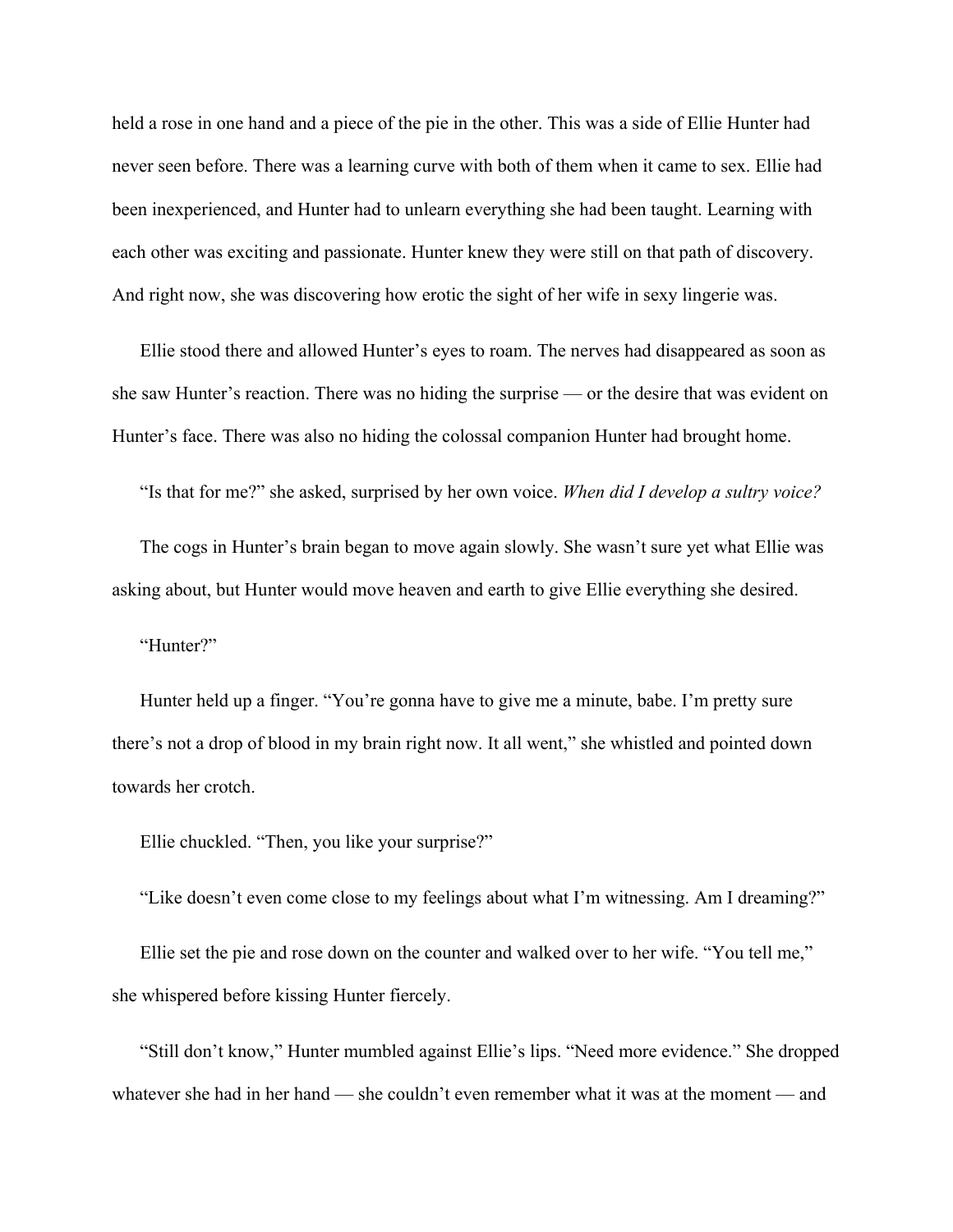wrapped her arms around Ellie, kissing her again. Spark? What spark? Hunter was standing in a damn inferno!

"I'm sorry I pretended to be uninterested in tonight," Ellie managed as Hunter kissed her neck.

"Don't care," Hunter muttered. "Made up for it."

"I also should have thanked you for the gifts." Ellie's breath caught when Hunter's mouth closed over her lace-covered nipple.

"Are now." Hunter backed Ellie up until her ass hit the counter.

Ellie was close to losing control of the situation. Hunter couldn't form full sentences, which meant Ellie had very little time to reveal her needs.

"Baby, wait." She pushed lightly on Hunter's chest.

Hunter immediately stopped, the fog lifting from her brain. "Did I hurt you? Do you not want  $\cdots$ "

"Hang on," Ellie laughed. "You're doing nothing wrong. I want all of this. But there's more." She took Hunter's hand and led her towards the bedroom. "You're not starving, are you?"

"Only for you," Hunter confessed. "The food smells incredible, baby. But right now, all I can think about is you. This is so. . ."

"Different?"

"Sexy. I mean, you're always sexy," Hunter amended quickly.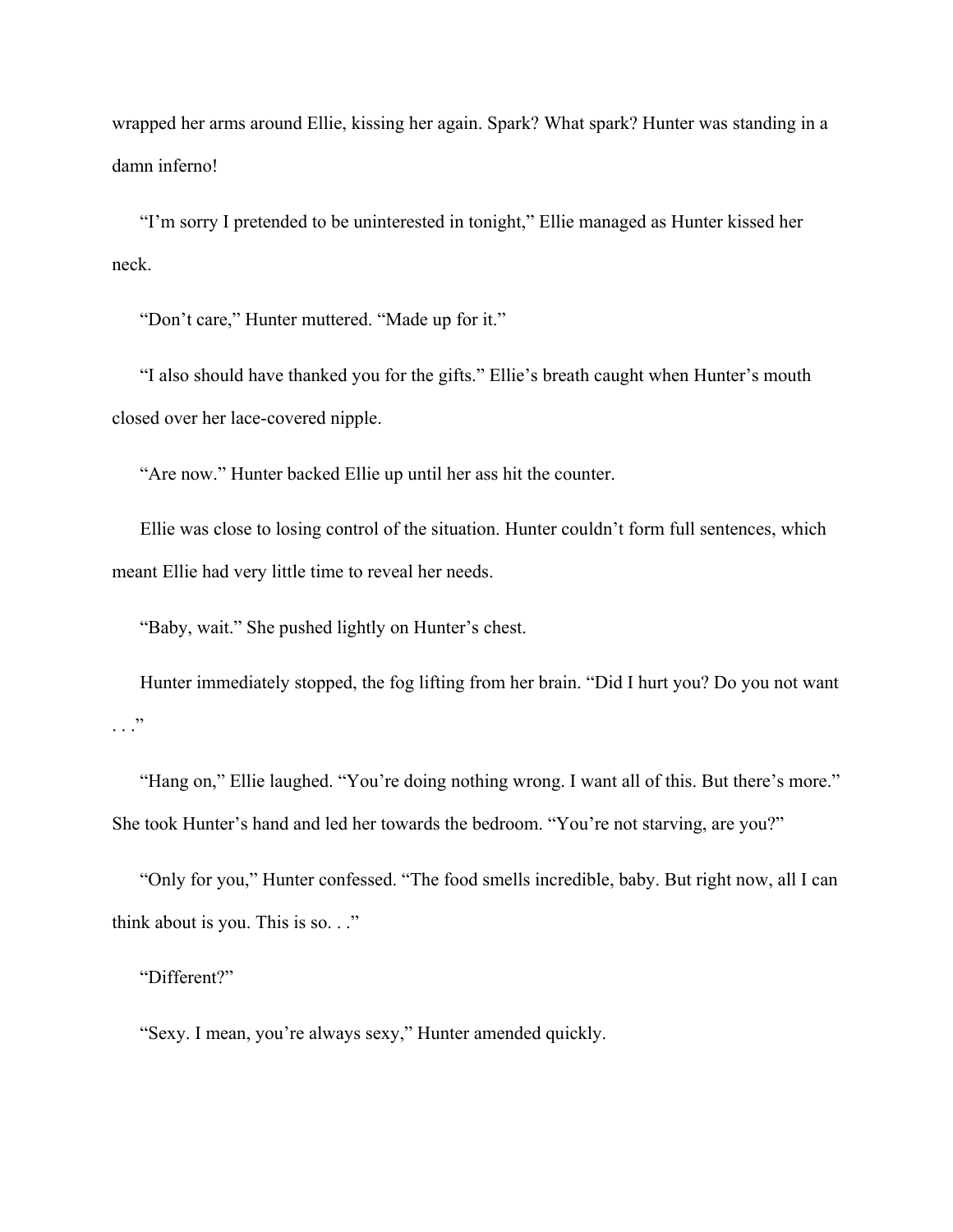Ellie glanced back at Hunter and smiled. "I know I've been a little hesitant with trying new things."

"Which I get, baby! We're still relatively new to all this. I get that." Hunter stopped Ellie before she could lead them into the bedroom. "I don't want you to think you have to do anything you're not comfortable with. I love you. I love our sex life. I'm not lacking for anything, baby."

"Thank you for saying that. I feel that when we're together, which is why this is easier for me now. I don't *have* to do this, Hunter. I *want* to. I want to explore more with you."

Hunter nodded. She didn't lie about how she felt about their sex life. She was beyond satisfied. Delving deeper into their passions could only bring them closer. Hunter wondered which desire Ellie was giving in to now. Hunter's query was answered as soon as the door to their bedroom was opened. Good lord! She counted her blessings that they lived alone now and had no one to worry about. Things were about to get downright dirty in here.

"You're sure about this?"

Ellie lifted a brow. "Do I look unsure?"

Hunter rakishly dragged her eyes over Ellie's body. "No, you look good enough to eat."

Ellie sucked in a breath. "I was hoping you'd say that." She eyed the apparatus she had ordered online a few weeks ago. Ellie had been trying to prepare herself for tonight for a while. She read books, watched a few videos, and discreetly talked to Rebecca. She wanted to learn to let go of the part of her that was still scared to truly be herself. "Tonight, Hunter, you get all of me. No more fear. No more inhibitions." She brought her eyes to Hunter's. "Will you do the same for me?"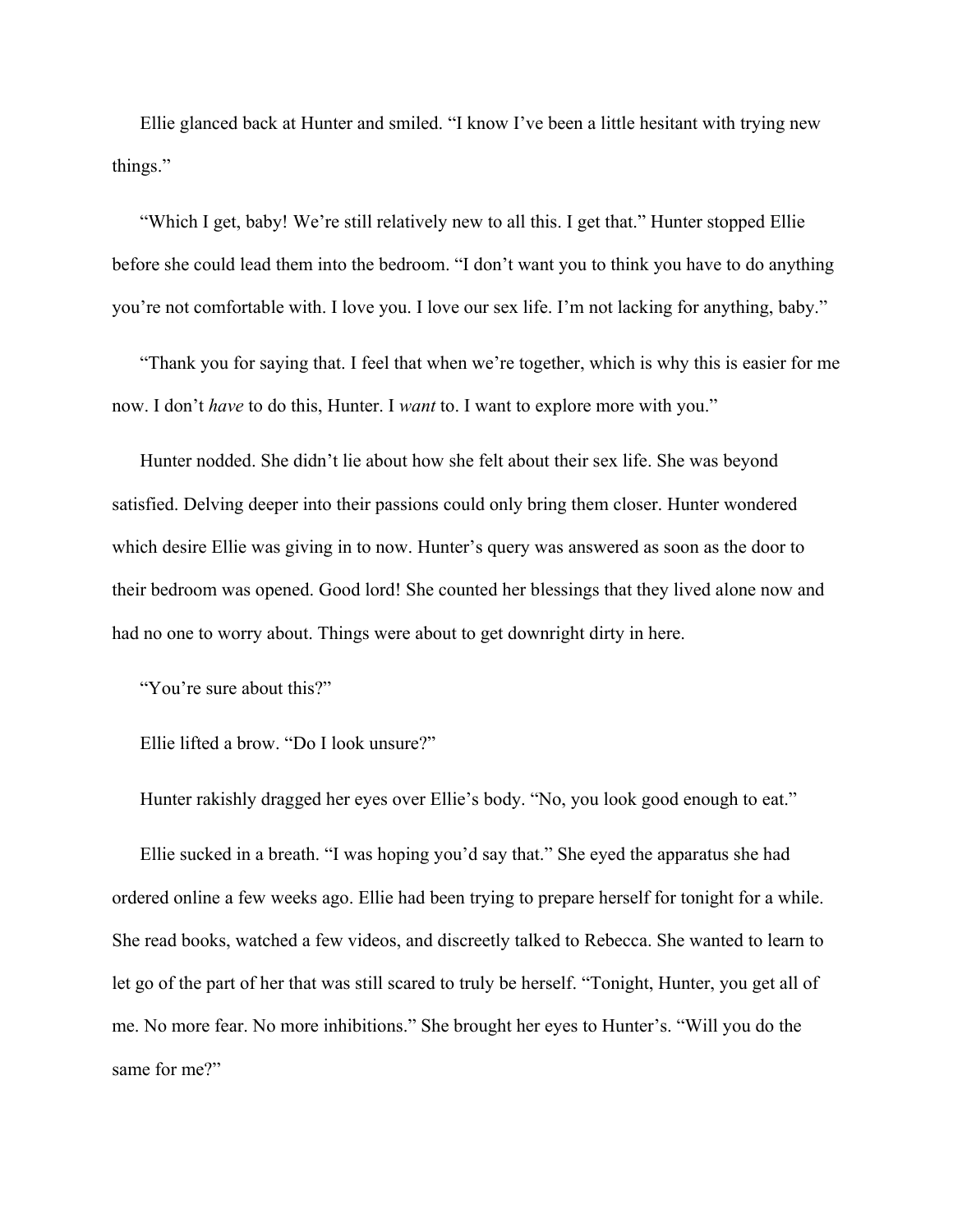"Yes, baby. Everything is yours. We have been holding back, haven't we?" Ellie nodded. "I didn't think I was, you know? But I guess fears of the past tend to linger. I don't want that for us anymore." Hunter slowly undressed while Ellie watched her with keen interest. She picked up the dildo and handed it to Ellie. "No fear. Only trust and love," she said with pure sincerity.

Ellie stepped closer to her wife, lowering her hands. "Trust and love," she repeated as she slowly slipped one end of the dildo inside Hunter.

Hunter's breath caught at the sensation of being filled. Toys weren't foreign to her, but being on the receiving end of one was. In the past, using toys in the bedroom was never about *Hunter's* pleasure. When she got with Ellie, Hunter never wanted to let objects come between them out of fear they would hinder their closeness. Now they were learning together that implementing new ways of pleasuring each other didn't mean losing that intimacy of flesh against flesh. In fact, it was the complete opposite.

Ellie crawled up on the bed. Seduction wasn't so hard when you loved your partner, she thought. There wasn't an ounce of embarrassment in exposing herself to Hunter. In fact, it was empowering seeing the hunger evident in Hunter's eyes.

"It's been a long time for me, Hunter. And, honestly, I can't remember what it was like."

Hunter clambered onto the bed as well, staying on her knees in front of her wife. She didn't question why this felt natural to her. When she had to use these things before, it always made her feel self-conscious. She had felt like an object. With Ellie, what she was wearing wasn't the focus. It was *all* of Hunter that Ellie wanted. Hunter could feel that deep in her soul.

"I will be gentle, baby. For both of us. The last thing I want to do is hurt you." Hunter moved closer, and Ellie laid back, accepting her. Hunter reached between them, taking the lace covering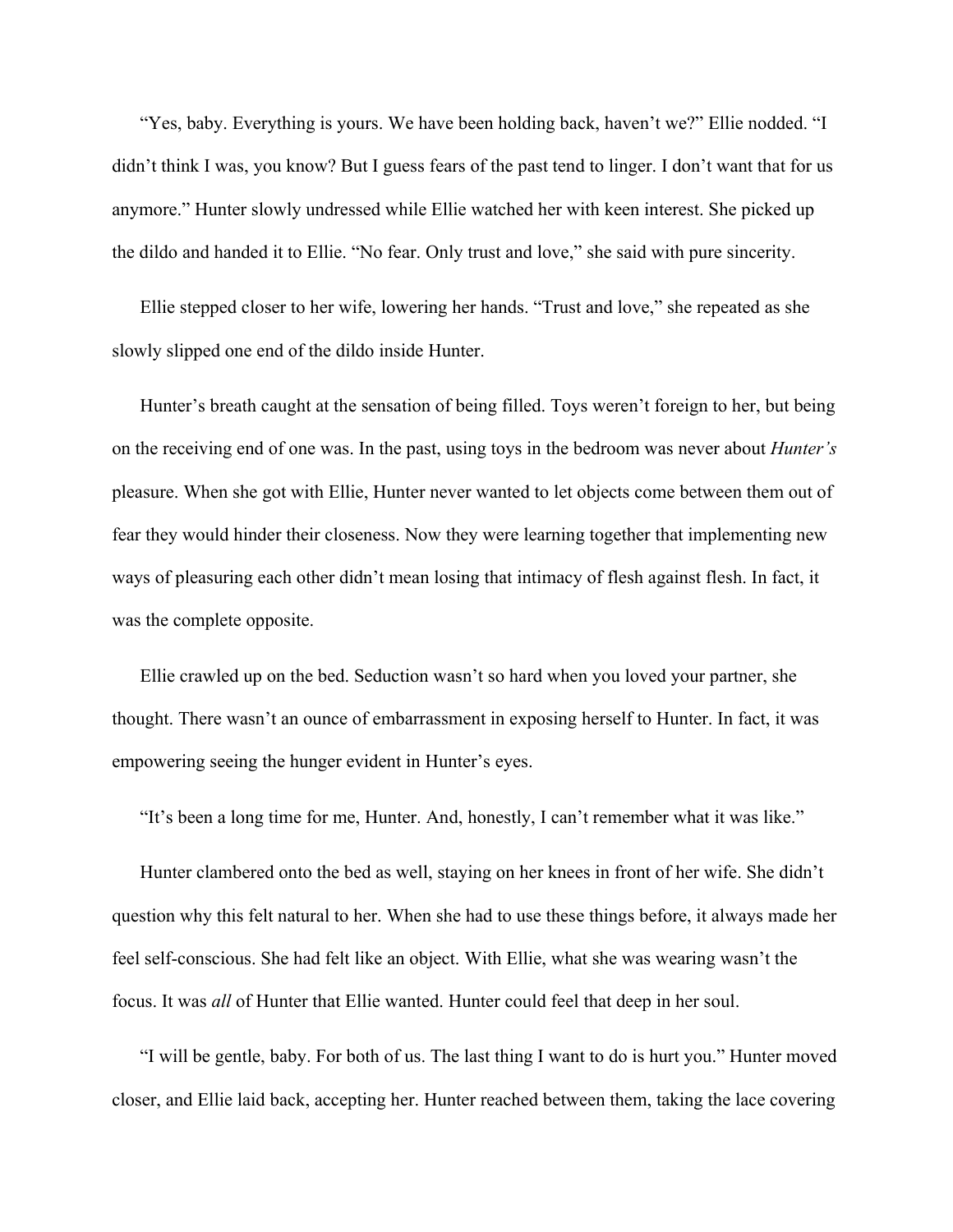Ellie's sex in her hand. It didn't take much to rip it away from the area Hunter ached for. The sensual whimper Ellie let out incited Hunter's courage. "I intend to pleasure you in every way you want and need. For the rest of my life."

Ellie cupped Hunter's cheeks. "I look forward to that. Right now, I'm looking forward to this." She lifted her hips, inviting her wife inside. "Happy Valentine's Day, baby."

"The happiest," Hunter breathed as she slipped inside her wife.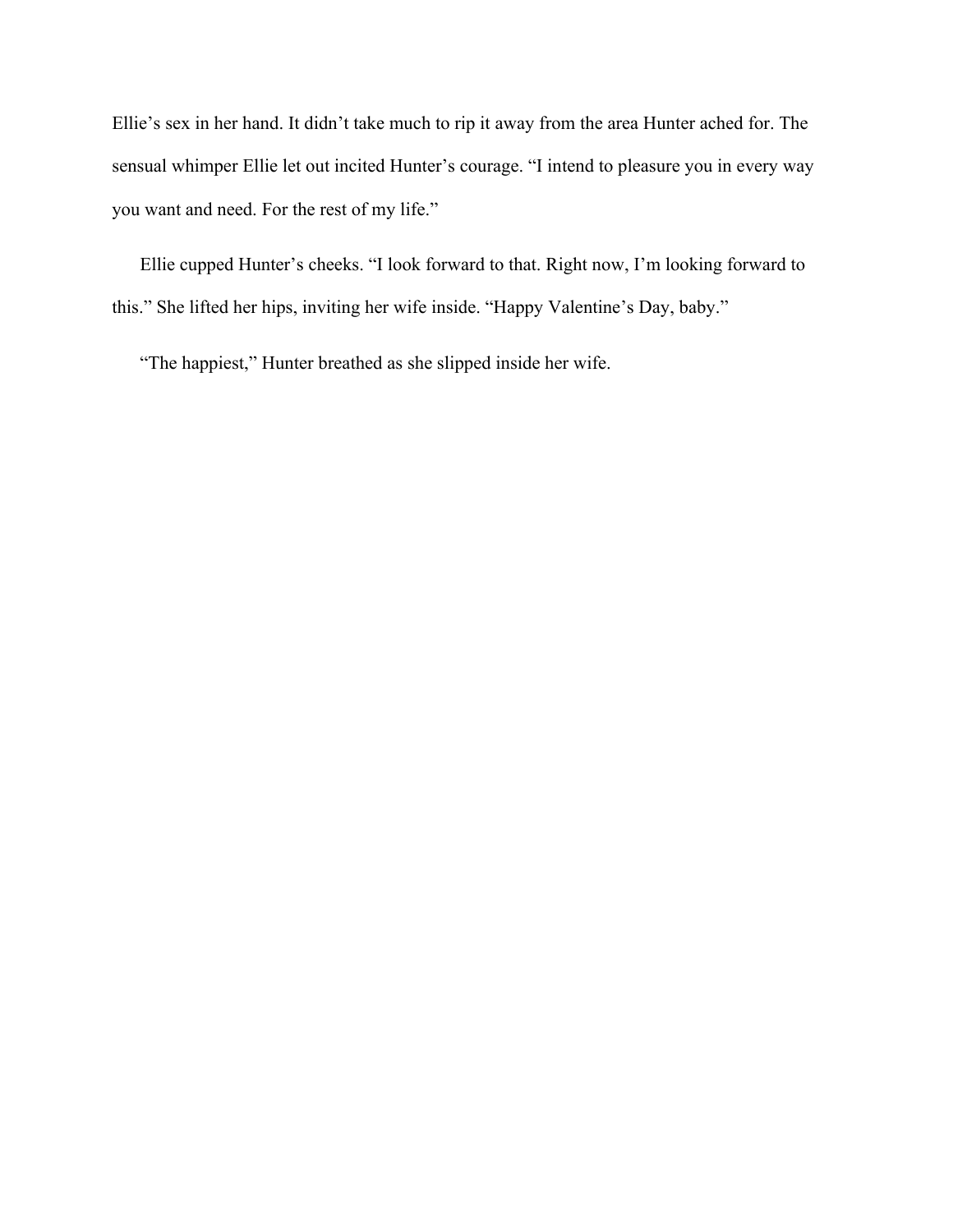### Cass & Rebecca

"I can't believe this jam, baby. It's fucking awesome." Cass slathered jam on her croissant and took a big bite.

"It is," Rebecca agreed. She reached over and dabbed the sticky raspberry spread off her wife's chin. "I can't believe we've been in Paris for thirty plus hours and haven't left this apartment yet. I thought you wanted to explore."

Cass gave Rebecca a rakish grin. "I have been exploring. Every inch of your hot body, baby." Rebecca chuckled. "You already know every inch of my body, Cassidy."

Cass tossed her croissant aside and slid Rebecca's chair closer to her. They were sitting on the terrace of Eve's Paris apartment. She already owed the woman so much; Cass mentally added the use of this place and the private jet to the list. Not that Eve was keeping track. Hell, when Cass went to Eve to ask for her help in surprising Rebecca for Valentine's weekend, Eve didn't hesitate to accommodate her. Now, Cass sat in this beautiful apartment, in this beautiful city (she assumed it was beautiful), with her beautiful wife. Heaven.

"Every time I look at your body, Rebecca, I find something I've missed before. A new mole. A new strand of hair. What parts get goosebumps when I touch you in different ways. I'll never be done exploring your beauty."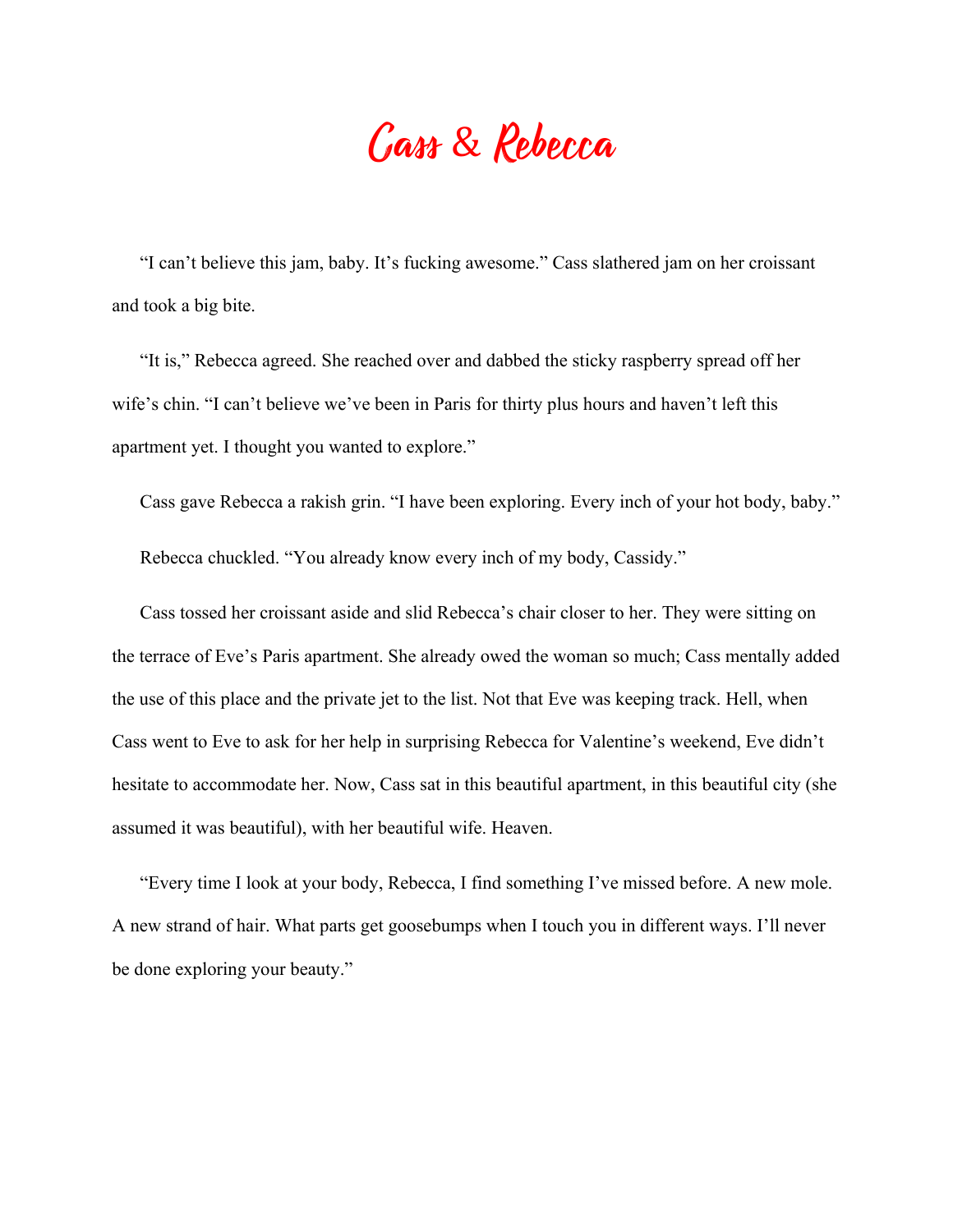Rebecca shook her head. "I don't know how you continue to shock me with how sweet you are, baby." She kissed Cassidy softly, tasting the sweetness of the marmalade she had been eating.

Rebecca's shock began when Cassidy woke her up early, their bags already packed, coffee in a to-go cup, and drove them to Eve's private jet. Of course, during the long flight, they earned their membership into the mile-high club a few times. But no matter how many times Rebecca asked — or threatened punishment — Cassidy wouldn't reveal their destination. When Rebecca realized they had touched down in Paris, she nearly cried with joy. Cassidy had remembered Rebecca's promise to travel here early on in their relationship. Unfortunately, life never slowed down long enough to make good on that promise.

A busy life wouldn't stop Cassidy, though. She had secretly planned every aspect of this trip. Those plans had included scenic tours around the city, visiting art museums, wine tastings, food binges. . .They had yet to leave this apartment. Oh, they did the wine tastings. Meaning, Cassidy tasted wine off Rebecca's body. The food binges always ended the same way — with more food on their bodies than in their stomachs. A little exploration — they were not snooping — through Eve's apartment felt much like visiting an art museum. And they had to drive from the airport to the apartment — tour of Paris: Complete.

"Everyone is sweet when they eat the amazing food here," Cass grinned and began nibbling on Rebecca's smooth neck. *Ooh, that spot caused a shiver*, Cass thought naughtily. "Hey, Becca?"

Cassidy's teeth and lips were doing an excellent job of arousing Rebecca. "Mmhmm?" "Do you know what day it is?"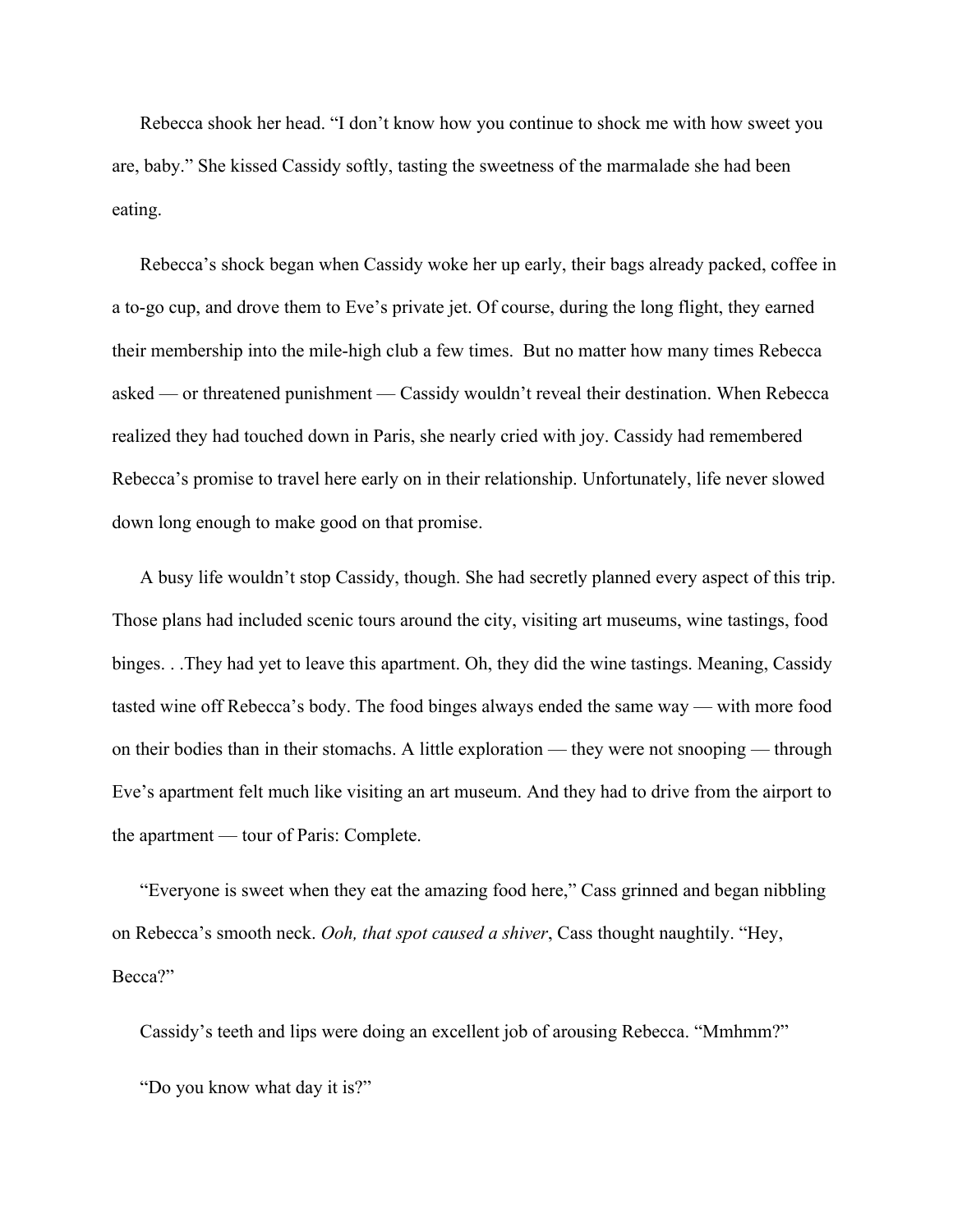"I barely know my own name when you do this to me, baby." Rebecca tilted her head to give Cassidy better access.

"It's Valentine's Day," Cass murmured against Rebecca's jawline.

It took a minute for the words to register in Rebecca's foggy brain. "Oh. Right."

Cass stopped her sensual assault and looked at her lover. "You don't sound excited."

Rebecca lifted a shoulder, wishing Cassidy would get back to what she was doing to her neck. "It's never been that big of a deal for me. I guess I thought it wasn't for you either since we didn't celebrate last year."

"That's not true, babe. I brought you flowers and chocolate."

Rebecca chuckled as she stroked a finger down Cassidy's cheek. "It was chocolate body paint."

"Yeah, and? If I recall, you licked every bit of that chocolate off me with enthusiasm."

"I did, indeed," Rebecca grinned. She remembered that night very well. It hadn't occurred to her what day it was then. Valentine's never held much appeal for Rebecca. Before Cassidy, Rebecca had been single for over a decade. Before that — she didn't want to think about that part of her life anymore.

"It was a rough year there for a bit," Cass said, interrupting Rebecca's inner thoughts. "We were just getting started in our relationship. Then things happened that I don't want to bring up here and ruin the mood I'm in. Then, of course, there was the gallery opening."

"And you becoming a sought after *arteest*," Rebecca teased.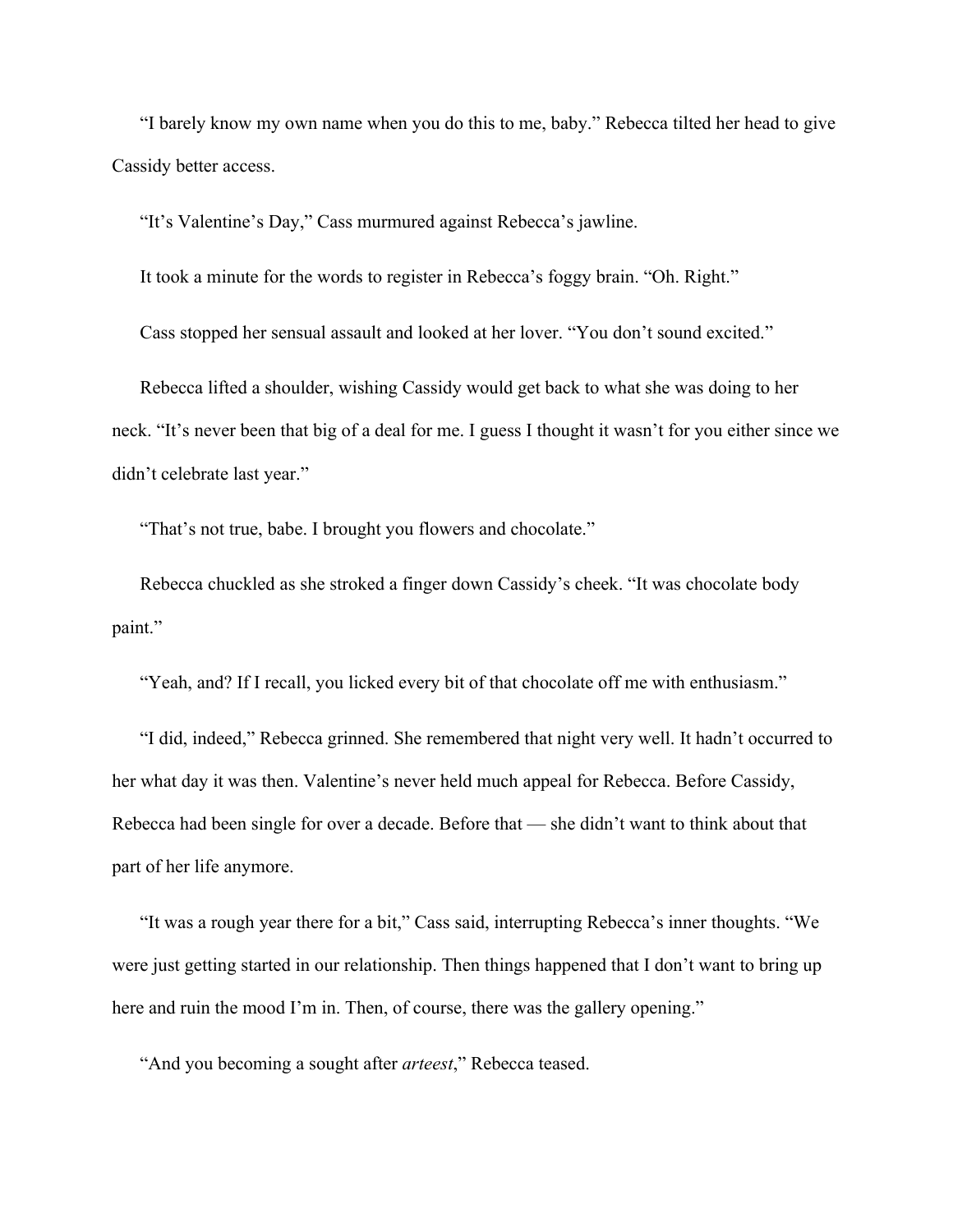"Hey, no fair! You said I couldn't use that accent here!" Cass tweaked her wife's nose. "My point is, I should have done more for you last year than some lame gift that led to sex. Maybe then you would have remembered celebrating the day."

"Cassidy, you're constantly doing romantic things for me. Even if I don't remember the date, I remember every single, special moment you give me." Rebecca stood up and straddled Cassidy's lap. "Why is the date important to you?"

Per usual, Cass's hands gravitated to Rebecca's ass. "I don't know, babe. Maybe because I know you've never had that kind of normalcy in your life. I want to give you that, ya know? I want to celebrate the cheesy holidays like Valentine's. I want to give you romantic gifts and show you how much I cherish you because that's what people in love do. You deserve to be treated like a princess, baby. No, a queen." Cass shrugged modestly.

Rebecca leaned down and kissed Cassidy tenderly. "I had no idea you felt that way. But I want you to know, Cassidy, that you make me feel unconditionally loved every day. To me, that's much better than a queen."

Cass grinned. "I do love you, unconditionally. Still wanna do more. So," she slapped Rebecca's ass smartly. "We can go out tonight to a romantic restaurant, go dancing, and stroll along the *bleu de bleu*."

Rebecca laughed. "*Bleu de bleu*?"

"I haven't been out of this apartment," Cass explained with a raised brow. "I don't know the streets or rivers or whatever."

"I'm fairly certain *that* isn't any of those things," Rebecca teased.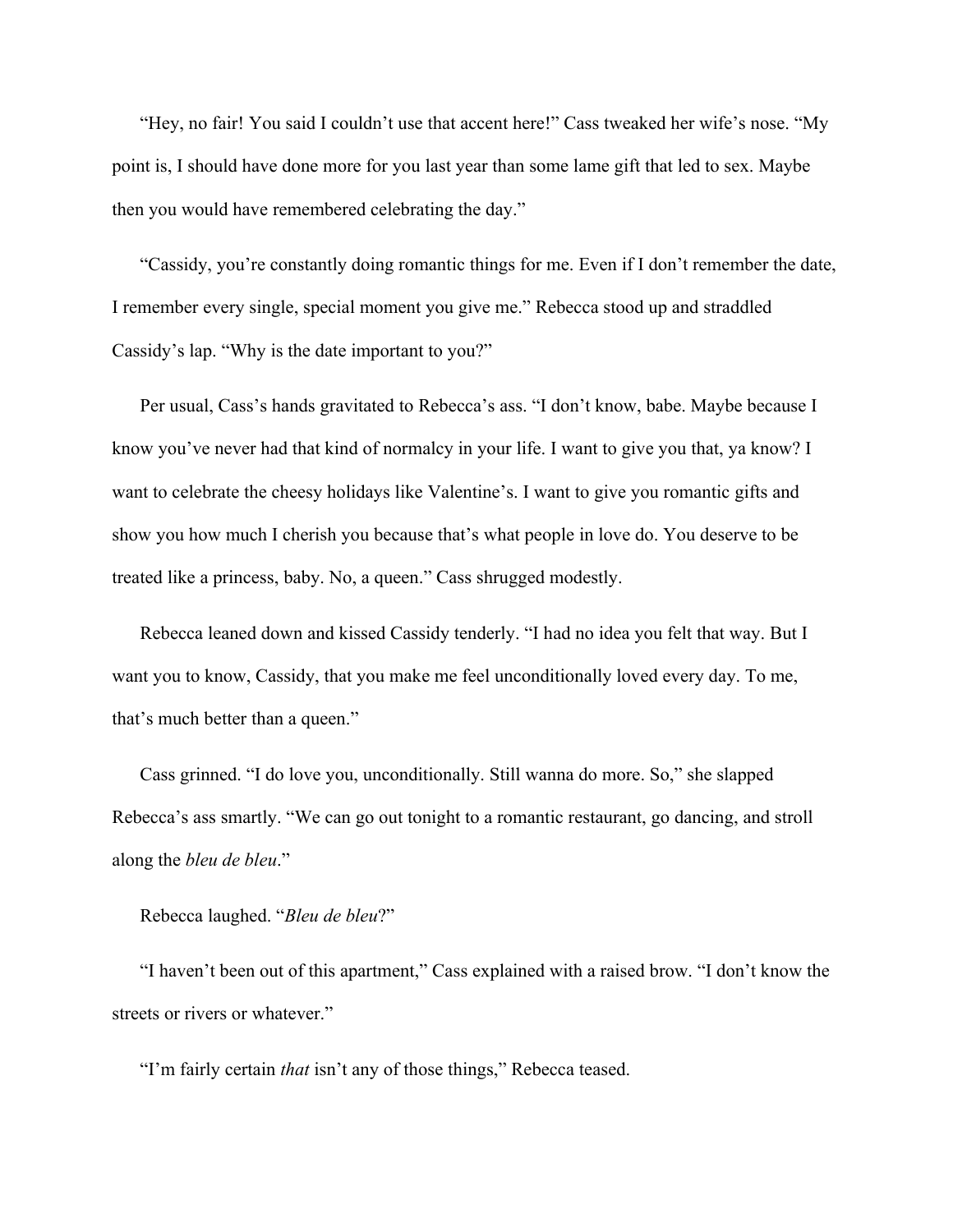"*Anyway*," Cass continued, ignoring her wife's jabs. "That's one option." "And the other?"

"We stay here. I cook, we dance, and make love all night long."

Rebecca's brows raised. "You want to cook?"

"I hear the terror in your voice," Cass said dryly. "I've been practicing!"

"Practicing," Rebecca echoed. "Okay, compromise? We stay in. W*e* cook together. I like the dancing idea — we've never done that before. And after we make love, I would love for you just to hold me until we fall asleep."

"That sounds perfect, baby." Cass stood and Rebecca automatically wrapped her legs around Cass's waist. "Let's go see what Eve has stocked in her kitchen."

"Are you sure you don't want to go out and explore Paris, Cassidy?" Rebecca asked, enjoying the ride. Of course, she always enjoyed riding Cassidy.

"What's that wicked grin for?" Cass adjusted Rebecca slightly so she could see where she was walking.

"Nothing." Rebecca laughed when Cassidy narrowed her eyes. "I was just thinking about how much I love to ride you."

Cass nearly stumbled but caught herself before she could fall or drop her precious cargo. "Are we changing the order of things and making love first?"

"No." Rebecca tugged on Cassidy's hair. "But you didn't answer my question."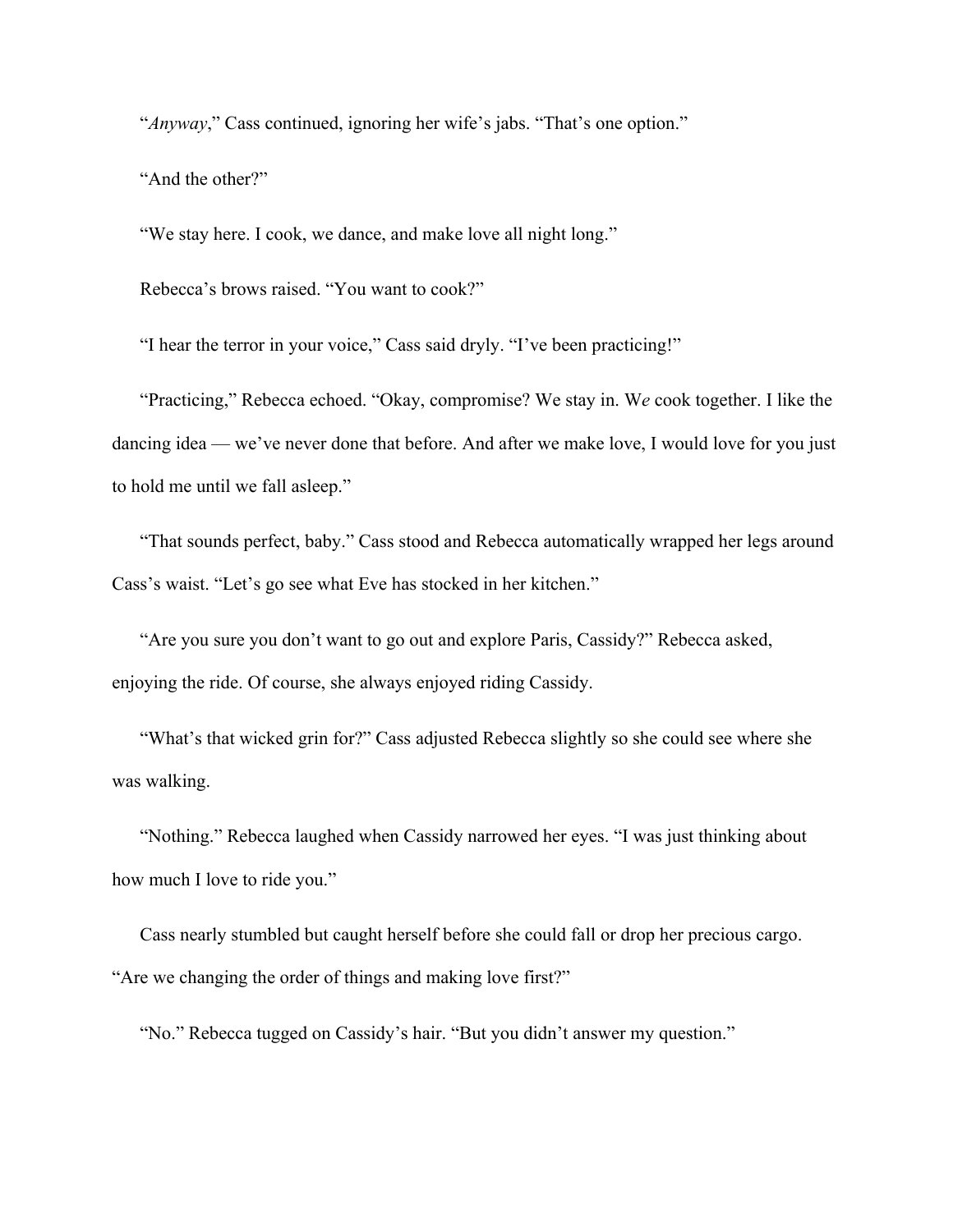"We can explore Paris at any time, babe. Like tomorrow. Or the next day. Tonight is about you."

"I would rather the night be about us," Rebecca countered softly. "Have you celebrated many Valentine's Days?"

Cass plopped Rebecca down on the kitchen counter. *Sorry, Eve. Then again, it may get much messier in here!* "Nah. Never had a reason. Now I do."

"Then it's settled. This is not about you trying to treat me like a queen. This night will be about both of *us.*"

Cass grinned toothily. "I like the way you think, Mrs. Cuinn-Giles."

"Mrs. Cuinn-Giles?"

"I was just trying it out," Cass said with a shrug.

Rebecca touched Cassidy's nose with her fingertip. "I like it."

"Yeah?" Cass let out a breath of relief. She had been wanting to try that out for a while now but couldn't drum up the courage. Rebecca was an incredibly independent woman. Cass hadn't known if Rebecca would be willing to take her name. The last thing Cass wanted to do was make Rebecca think she was losing her identity.

"You seem surprised by that."

"Kinda, I guess. You like being your own woman."

"I do. But I *love* being *your* woman even more, Cassidy."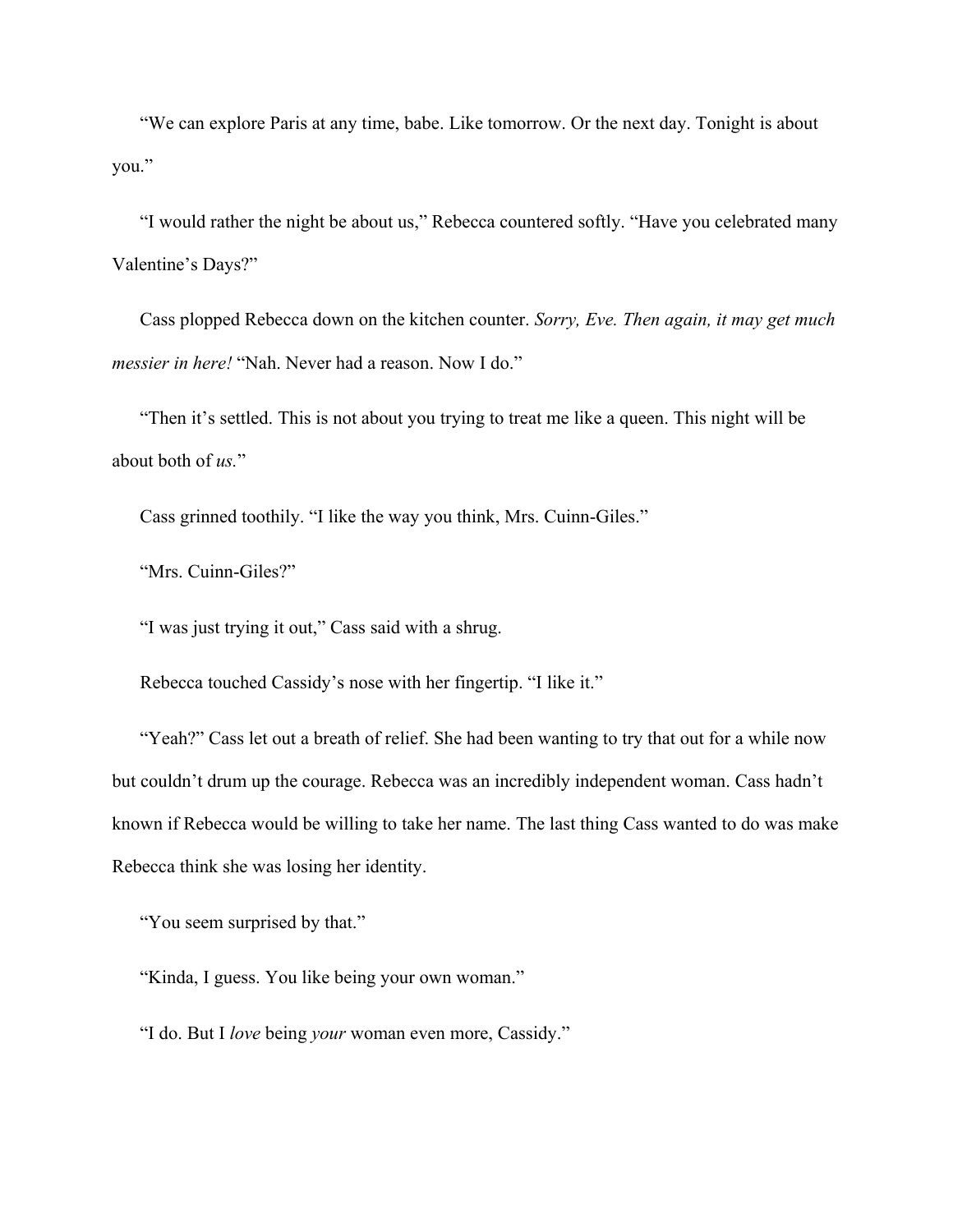Cass leaned in and kissed Rebecca. "Thanks, baby. Hearing you say that makes the next part of my plan a lot easier. Don't move!" She gave Rebecca another quick kiss before sprinting out of the kitchen.

Rebecca stared after Cassidy in confusion, then shrugged. She was getting used to Cassidy's spontaneity. Well, at least she was trying to. Rebecca had always been a planner. Planning greatly diminished the possibilities of disappointment. But Cassidy was teaching her that life can't always be planned, and that could be good.

"'Kay!" Cass slid back into the kitchen on her socked feet and thrust a wrapped gift towards Rebecca. "For you!"

Rebecca frowned. "But I didn't get you anything."

"Babe, *you* are my gift. Besides, this is kinda for both of us."

Rebecca lifted the gift to her ear and gave it a little shake. "For both of us," she repeated. "I'm guessing some lingerie."

"Gotta open it to find out," Cass grinned.

In true Rebecca fashion, she untied the bow and carefully picked at the tape on the gift. She knew it drove Cassidy nuts — which was precisely why she did it. Soon, Cassidy would be bouncing on the balls of her feet. Her hands would be twitching. And the look on her face would slowly turn from excited to exasperated. Cassidy would then dive in and *help* Rebecca out.

"Not gonna work this time, babe. I will wait all night for you to open that thing if I have to."

Rebecca chuckled. "Figured me out, huh?"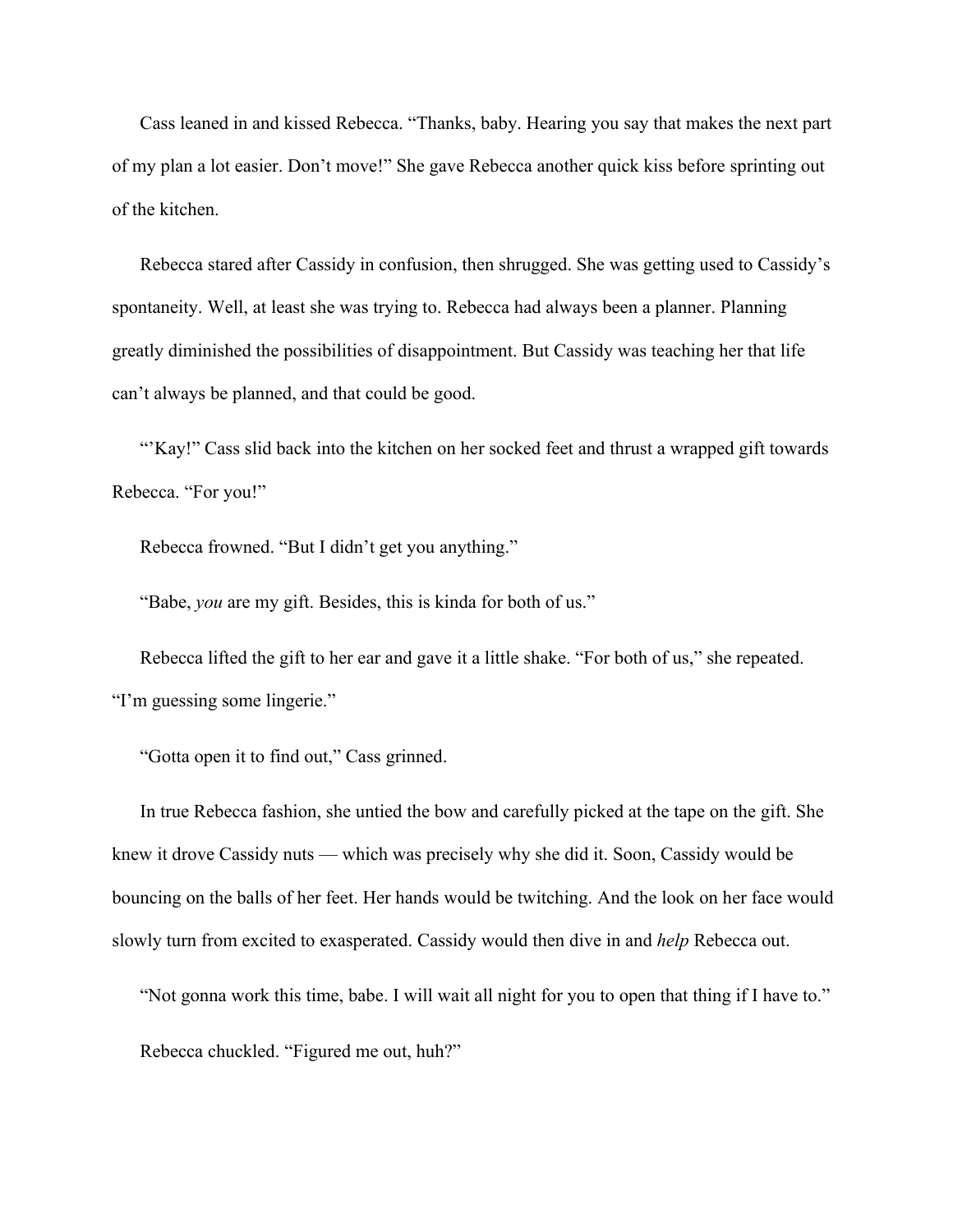"Oh, yeah." Cass waggled her eyebrows at her. "But if you *really* want to give me a gift, you'll tear into that thing and get to the good stuff."

Rebecca did as she was asked. She ripped the rest of the paper off and opened the box. She had been expecting to find some raunchy lingerie. Perhaps some edible underwear, or a crotchless bustier — Cassidy *loved* those. But what she found surprised her.

"An apron." She looked up at Cassidy. "You bought me an apron."

"I have a great reason!" Cass said quickly. "Hear me out?" Rebecca nodded. "Okay, so, um, I don't know if you realize this — and I'm totally not complaining! This is just an observation!"

"Cassidy."

"Right. Get on with it so you don't come up with your own scenarios." Cass nodded with conviction. "Anyway, I love when you make me food. You know that. But I've noticed lately that you only *really* cook if we have company. When it's just you and me, it's sandwiches or take-out. Then we had that fight — no, disagreement — in the kitchen that one day. I still find sandwiches, but now you only go in there when I'm sleeping or working out in the gym."

Rebecca's eyebrows furrowed even more. "That — I. . ." Does she really do that? "I'm sorry."

"No, babe. You have *nothing* to be sorry about. Look, I've talked to Aunt Wills enough to understand a few things, I think." Cass reached behind Rebecca and gingerly ran her hand up inside the t-shirt Rebecca was wearing. She touched the scars there softly. "These fade much faster than the scars inside, baby." She reluctantly removed her hand from Rebecca's shirt and lifted the apron from the box. "There are two in here, see? One for you, one for me. Baby, we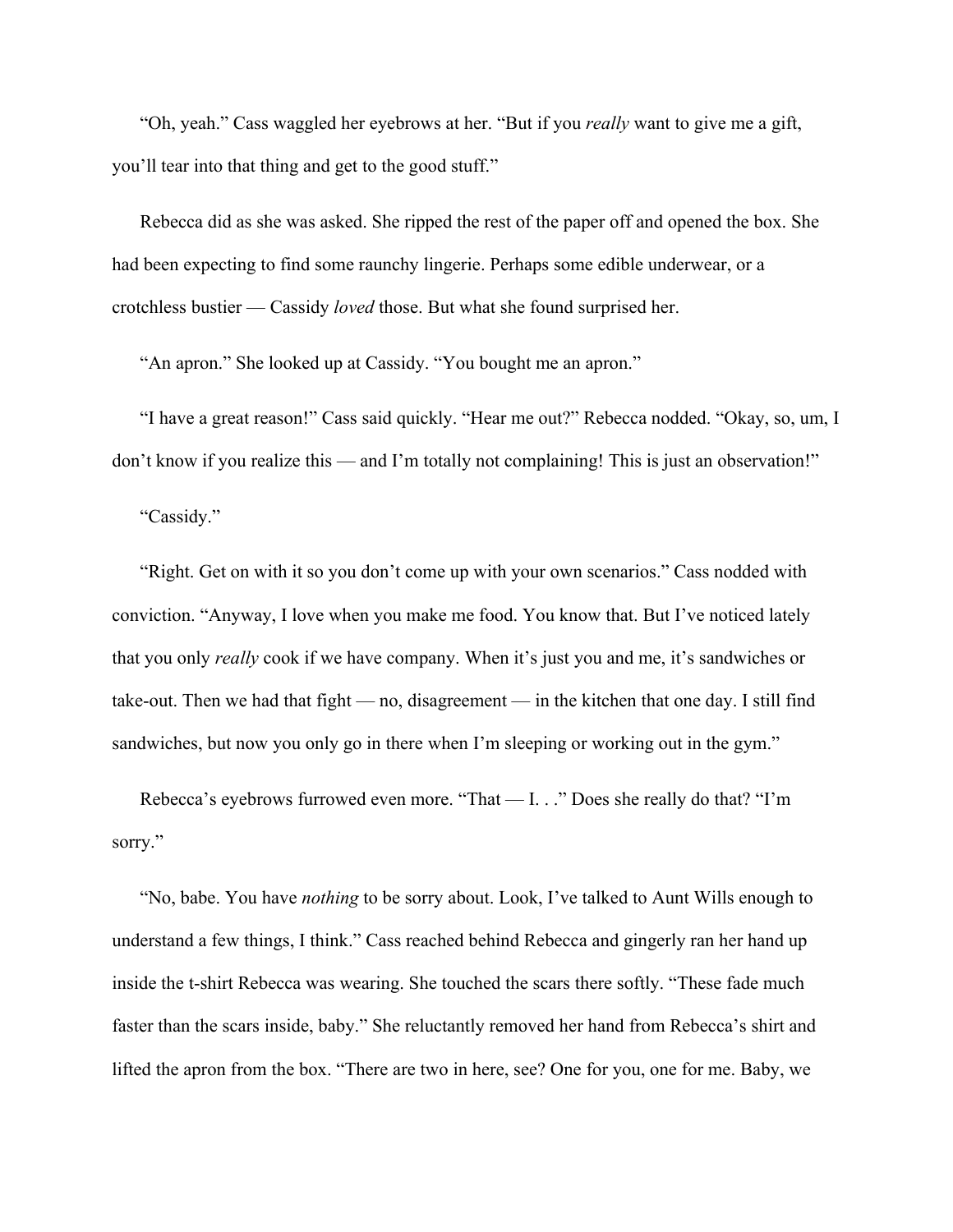conquered the demons at the club and in the bedroom. Now, it's time for us to conquer them in the kitchen."

Tears welled in Rebecca's eyes. "You're right. I didn't realize I was doing that." She took a deep breath. It was on her tongue to apologize again, but that's not what Cassidy wanted. "So, you want to, um, cook together?"

"Yep!"

"I know I told you I had many talents, baby, but I'm not Ellie Vale in the kitchen."

Cass laughed. "No one is! Babe, I don't care if we make grilled cheese sandwiches, I just want us to do it together. And I don't want you to be afraid anymore."

Rebecca swallowed the lump in her throat. "I can do better than grilled cheese," she teased lightly.

"I like grilled cheese," Cass smiled. She took out the aprons and shook them out. One said *Chefstress*. She handed that one over to Rebecca. The other boasted *Sub Chef*. "This one is mine," she grinned broadly as she began stripping.

"What are you doing?" Rebecca laughed.

"Putting my apron on!"

"I'm pretty sure it goes *over* your clothes, baby."

Cass shook her head. "Not tonight. Tonight, we're wearing just the aprons. So, catch up, babe." Cass took off her last stitch of clothing and slipped the apron over her head.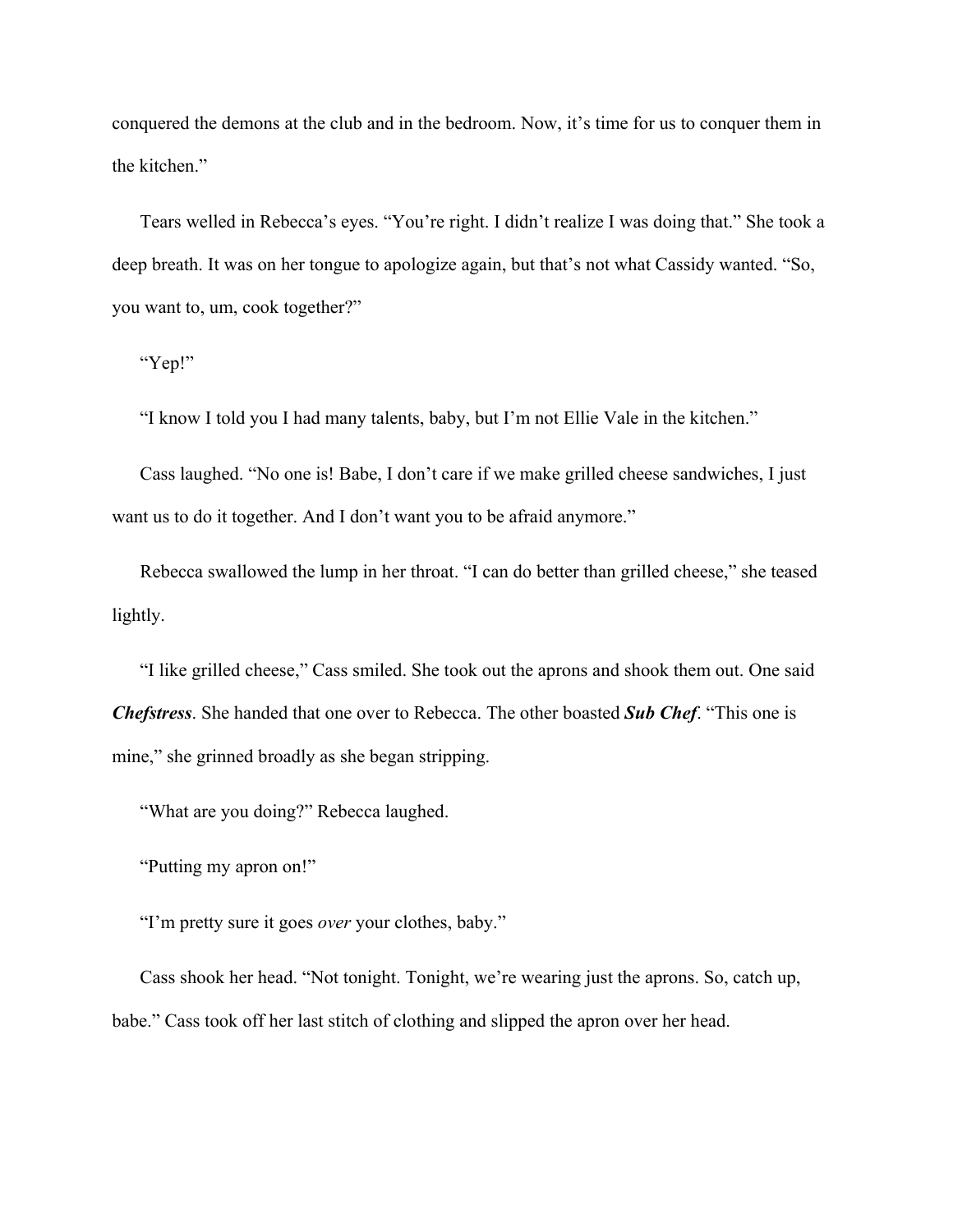"You're a nut. You know that, right?" Even as Rebecca said the words, she was getting undressed. "Help me down?"

Cass placed her hands around Rebecca's waist and easily lifted her. Her hands lingered for a while after Rebecca's feet hit the floor. "I'm *your* nut."

"Yes, you are." Rebecca finished getting undressed and put her apron on. "Chefstress?"

"Yep! You're gonna dominate the hell out of this kitchen, babe."

"You do realize we're in Eve's kitchen. In Paris. Shouldn't I be dominating my own kitchen?"

Cass shrugged with a grin. "A kitchen is a kitchen is a kitchen. Now!" she clapped her hands together. "Let's see what we can conjure up. Know any french stuff?"

"I know how to french kiss," Rebecca said saucily.

"Fuck yeah, you do. But we'll get to that later. Now, food." Staying focused on her plan instead of forgetting everything except fucking Rebecca here on the kitchen counter was one of the hardest things Cass had ever done. But it was going to be worth it.

"You're serious about this, aren't you?"

"Yeah, babe, I am." Cass took Rebecca in her arms. "I'm always serious when it comes to making you feel safe and happy."

"I love you, Cassidy." Rebecca readily accepted Cassidy's passionate kiss. When she felt Cassidy's hands move to her ass, she pressed her body closer.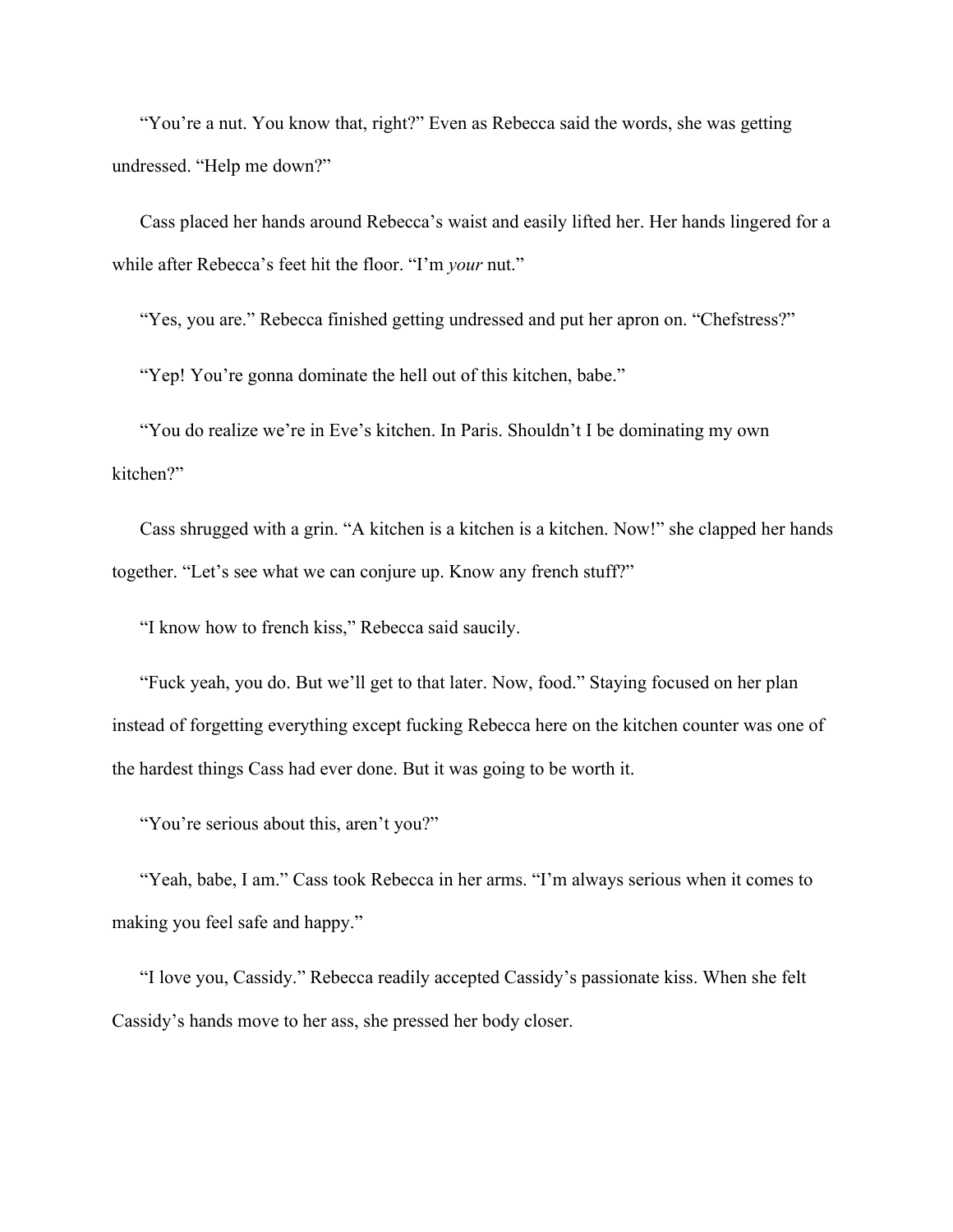"You're not gonna distract me, baby. At least not until after we finish in here. After that, you can distract me all you want." Cass squeezed Rebecca's beautiful ass, then gave it a quick slap. "I love you, too, by the way."

\*\*\*

Dinner wasn't exactly five-star, but it was successful, nonetheless. A scan of the ingredients in Eve's pantry showed them they could probably have made a four or five-course meal. But they settled on pasta with alfredo sauce. It was quick, easy enough, satisfying, and the carbs would give them enough energy for the second half of the night.

Rebecca had enjoyed cooking with Cassidy. Oh, she was terrible at it, but that was part of the fun. Cassidy got more food on the counters, floor, and them than where it was supposed to go. It was fantastic. After dinner, they danced, and Rebecca had been delightfully stunned at how good Cassidy was at it. Perhaps she shouldn't have assumed that someone so young couldn't slow dance. By the end of the first song, Rebecca's body was humming. Of course, that could have had something to do with the fact that they were still wearing the aprons. *Only* the aprons which were now adorning the bedroom floor.

Cass held Rebecca's gaze as she moved her hips slowly. She had promised Rebecca a night of making love, and that's exactly what she was giving her. Cass could feel Rebecca's climax her third — beginning. Her legs tightened around Cass's hips. Her fingers clenched in Cass's hair. Her breath became ragged.

### "*Cassidy*!"

"Right there with you, baby," Cass panted as she picked up her pace. "Always with you."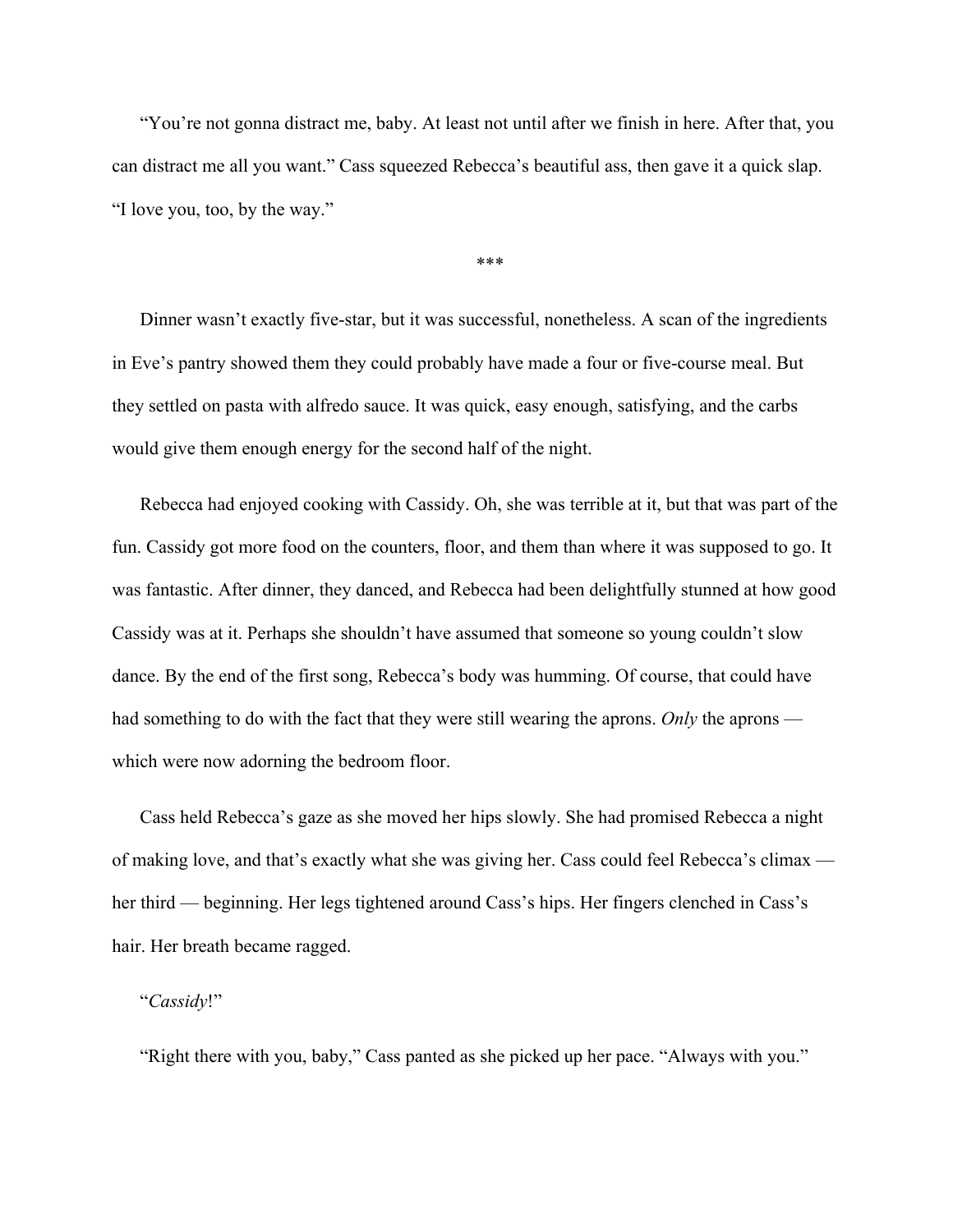Rebecca exploded around Cassidy. Another beautiful orgasm. Another beautiful night. Another beautiful experience with her new wife saving her once again.

Cass pulled out of Rebecca slowly and rolled over to lay next to her. "Wow."

"Wow, indeed," Rebecca repeated.

Cass slipped the dildo out of her and tossed it to the side. Now it was time to hold her wife something she absolutely loved doing. "C'mere, baby."

Rebecca turned on her side and scooted back until her ass was touching Cassidy. She adored when Cassidy spooned her. The way Cassidy held her made Rebecca feel completely safe. And loved.

"Do you think we did it?" Cass asked, her voice drowsy with satisfaction.

"Did what, baby?"

"Conquered the kitchen."

"I think we're well on the way. Are you going to cook with me every night?"

"Yep. I'm going to look for some recipes we can make. It'll be awesome."

"Awesome," Rebecca smiled, then yawned.

"How about this room?"

Rebecca's sleepy eyes opened, and she glanced back at her lover. "What about it?"

"Do you think we conquered it?"

Rebecca chuckled. "Was that the plan?" She felt Cassidy shrug.